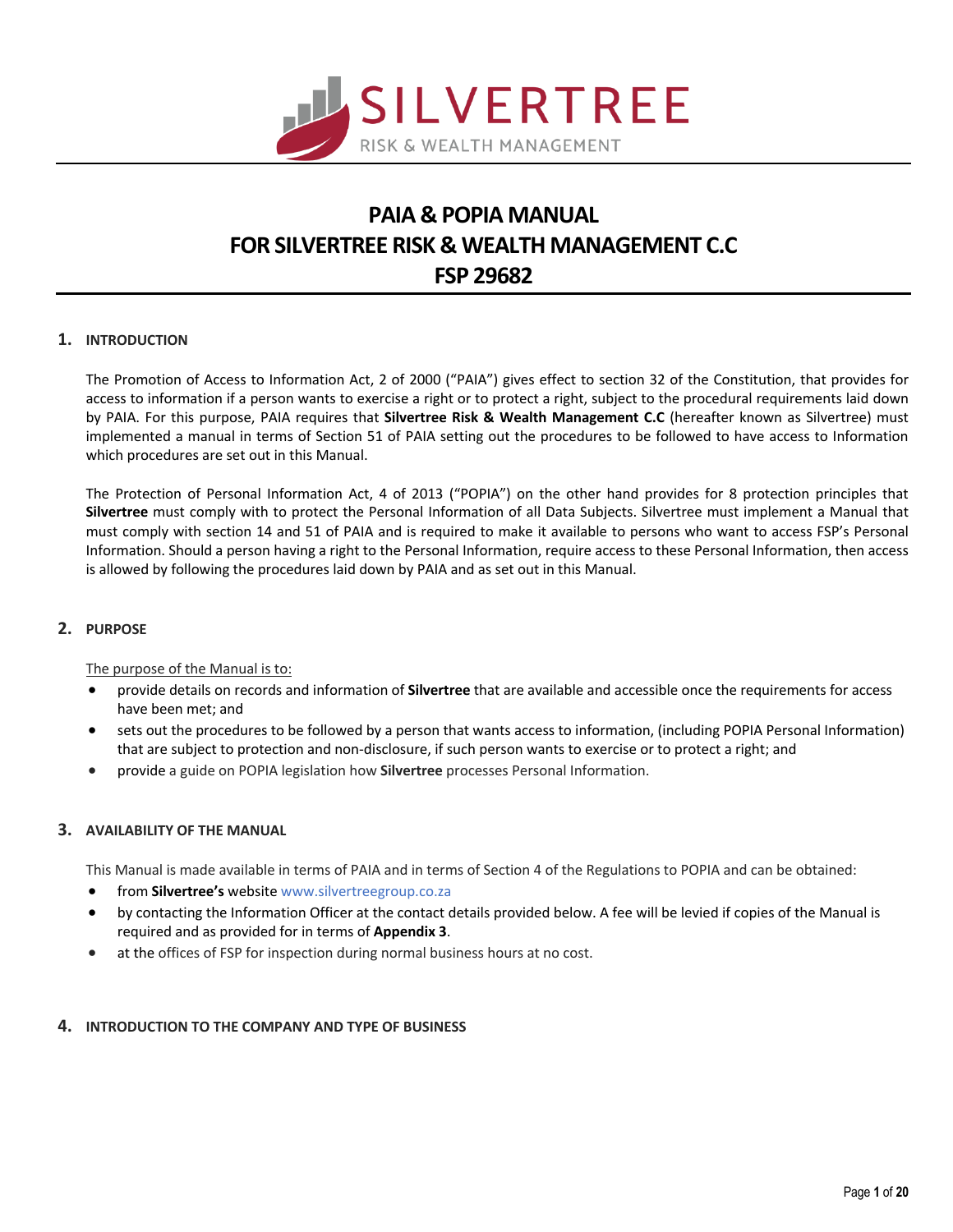- **Name:** Silvertree Risk & Wealth Management C.C ("Silvertree")
- **Registration No**. 2006/226559/23 and CO No 194
- **Type of business and type of clients: Silvertree** Risk & Wealth Management CC does not form part of a group of companies and is an authorized in South Africa as a Financial Services Provider with the Financial Sector Conduct Authority ("FCSA") with no. 29682 in terms of the Financial Advisory & Intermediary Services Act 37 of 2002 ("FAIS"). It is authorized to provide financial services to individual and corporate clients in terms of FAIS.

# **5. COMPANY CONTACT DETAILS (**PAIA Section 51(1)(a)**)**

Designated and authorised persons:

| Directors/ Members of C.C   | Mark Alex Moir                                              |
|-----------------------------|-------------------------------------------------------------|
|                             | Lynne Kimble                                                |
|                             | Alison Mary Wills                                           |
|                             | Robyn Woodward                                              |
| <b>Information Officer:</b> | Robyn Woodward                                              |
| Contact details:            |                                                             |
| <b>Postal address:</b>      | Postnet Suite 52, Private Bag X12, Tokai 7966               |
| <b>Business address:</b>    | Suite 5, Steenberg House, Steenberg Office Park, Tokai 7945 |
| Telephone Number:           | 27 021 702-1915                                             |
| Website:                    | www.silvertreegroup.co.za                                   |
|                             |                                                             |

#### Information Officer:

• **Information Officer:** Robyn Woodward: robyn@silvertreegroup.co.za

# **6. THE SOUTH AFRICAN HUMAN RIGHTS COMMISSION ("SAHRC") GUIDE ("PAIA GUIDE")** (PAIA Section 51(1)(b))

- PAIA grants a Requester access to records of a private body, if the record is required for the exercise or protection of any rights. If a public body lodges a request, the public body must be acting in the public interest.
- Requests in terms of PAIA shall be made in accordance with the prescribed procedures and at the rates provided for in in terms of the PAIA Regulations.
- Requesters are referred to the Guide in terms of Section 10 which has been compiled by the South African Human Rights Commission. It contains information on how to use and apply PAIA for the purposes of exercising Constitutional Rights.
- The PAIA Guide is available in all 11 official languages and can be obtained by contacting Silvertree Risk & Wealth Management or by contacting the Information Regulator (South Africa).
- Contact details for the Information Regulator:
	- o **Address:** JD House, 27 Stiemens Street, Braamfontein, Johannesburg , 2001
	- o **P O Box:** 31533, Braamfontein, Johannesburg, 2017
	- o **E-mail:** inforeg@justice.gov.za
	- o **Website:** https://www.justice.gov.za/inforeg/docs.html

# **7. PUBLICATION AND AVAILABILITY OF INFORMATION AND RECORDS**

# **7.1 Applicable Legislation:**

The legislation applicable to FSP are contained in **Appendix 1** of this Manual. FSP may be required to obtain information and keep records in terms of these legislation and depending on the relevant legislation requirements, Silvertree may also be required to make certain information or Records publicly available, allow disclosure of information or Records subject to certain conditions or may be prevented to disclose information or Records. The Requester's right of access to information or a Record must be dealt with taking into consideration the applicable legislation requirements.

# **7.2 Available Records (**PAIA Section 51(1)(d)**)**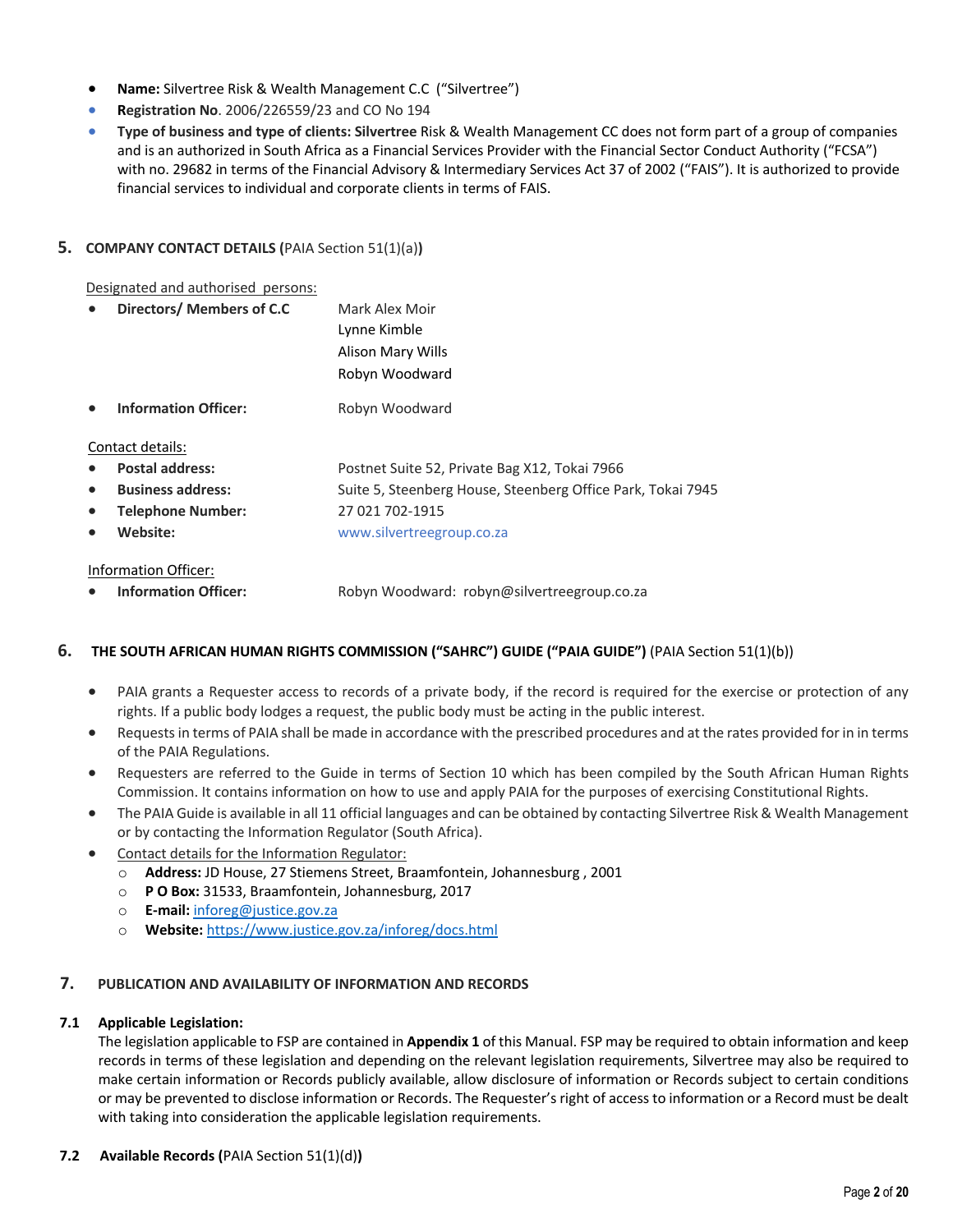**Examples of available Silvertree** Record Categories are contained in **Appendix 2** of this Manual and the inclusion of a category or examples of Records, does not mean that the Information and Records falling withing those categories will automatically be made available to a Requester.

Records may be available as follows:

- Freely and if publicly available e.g. information and records available on Silvertree's public website;
- Made available but subject to Copyright;
- Made available but subject to limited disclosure.

Note that a person may only request information from **Silvertree** as a Private Body if the requested information is required for the exercise or protection of a right. Certain grounds of refusal may also apply as indicated below in paragraph 8.4 to a request for such record.

# **8. FORM OF REQUEST TO ACCESS INFORMATION AND RECORDS (**PAIA Section 51(1)(e)**)**

# **8.1 Requester**

• Personal Requester:

A Personal Requester is a requester who is seeking access to a record containing Personal Information about the Requester itself. Access will be granted by **Silvertree** subject to applicable legislation.

• Other Requester:

If a person other than the Personal Requester is seeking access to a record containing Personal Information, then **Silvertree** is not obliged to grant access to such record, unless such person fulfils the requirements for access as provided for in terms of PAIA.

# **8.2 Request for Access to Record Procedures**

The procedures to follow are as follows:

- Requester must complete and sign the prescribed form enclosed herewith in **Appendix 3** together with payment of the required fee (only if it is an Other Requester).
- The completed and signed form together with proof of payment must either be posted, submitted per hand or be emailed to the Information Officer at the email address stated above.
- If an individual is unable to complete the prescribed form because of illiteracy or disability, such a person may make the request orally to the Information Officer.
- If a request is made on behalf of another person, the Requester must then submit proof of the capacity in which the Requester is making the request on behalf of the other person to the satisfaction of the Information Officer.
- All required information must be provided on the **Appendix 3** form and the information must be true complete and correct with enough particularity to enable the Information Officer to identify:
- the Requester's identity;
- contact details of the Requester;
- the requested record/s, and
- the form of access required by the Requester.
- A Requester may only request access to a record in order to exercise or protect a right and must clearly state what the nature of the right is so to be exercised or protected. The requester is further required to provide an explanation of why the requested record is required for the exercise or protection of that right.
- **Silvertree** will process a request to access a record within 30 (thirty) days of receipt of the completed **Appendix 3** form together with proof of payment, if applicable, unless the Requestor has stated exceptional reasons and circumstances together with proof, if applicable, that would satisfy the Information Officer that the time period not be complied with.
- **Silvertree** shall inform the Requester in writing whether access has been granted or denied together with reasons thereof.
- If the Requester requires access to the records in another manner, the Requester must state the manner and the particulars so required.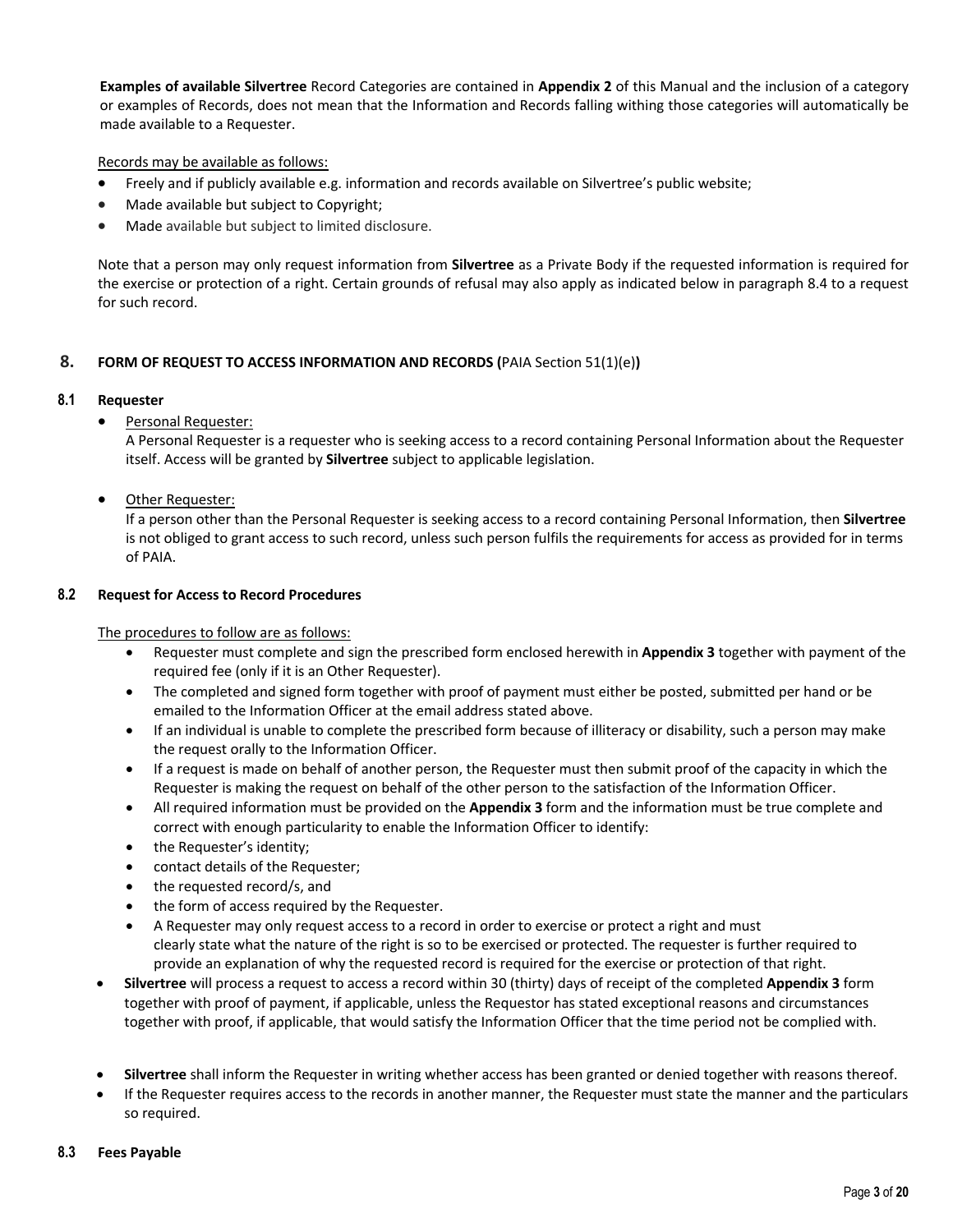The applicable feesthat are prescribed in terms of the PAIA Regulations are as follows:

- A non-refundable prescribed request fee is payable up on submission of any request for access to any record before a request will be processed.
- The fees above do not apply if the request is for personal records of the person requesting in this instance no fee is payable.
- If the preparation of the record requested requires more than the prescribed hours (currently 6 hours), a deposit shall be paid (of not more than one third of the access fee which would be payable if the request were granted).
- A requestor may lodge an application with a court against the tender/payment of the request fee and/or deposit.
- Records may be withheld until the fees have been paid by the Requester.
- Fees are subject to confirmation by the Regulator in the Government Gazette and any applicable fees or changes will be upfront disclosed to Requesters.
- A list of the current Fees payable is set out in **Appendix 4**.

# **8.4 Grounds for refusal of a Request**

Chapter 4 of PAIA provides for several grounds on which a request for access to Personal Information must be refused. These grounds may include where:

- commercial information of a Private Body;
- the public interests are not served;
- the privacy and interests of other individuals are protected, where disclosure would be unreasonable;
- the mandatory protection of commercial information of a third party/ company which include trade secrets, financial, commercial or technical information that may cause harm if disclosed and information that could put a third party/ Company in disadvantage in contractual/ other negotiations or commercial competition or computer programs owned by a company protected by copyright and intellectual property laws;
- the mandatory protection of certain confidential information of a third party where it would breach a duty of confidence;
- the mandatory protection of confidential information of third parties if it is protected in terms of an agreement;
- mandatory protection of the safety of individuals and protection of property;
- after the commencement of legal proceedings, the mandatory protection of records that are privileged in such legal proceedings;
- the mandatory protection of legal privileged documents;
- research information of a third party/ Company if disclosure would put the research or researcher in disadvantage.
- requests for Records that are clearly frivolous or vexatious, or which involve an unreasonable diversion of resources.

# **8.5 Information or Records not found**

If information or Records cannot be found despite reasonable and diligent searches by Silvertree, then the Information Officer must provide the Requester with a notice in the form of an affidavit setting out the measures taken to locate the document and the inability to locate it.

#### **8.6 Remedies available to a Requester if access is refused**

The decision made by the Information Officer is final and Requesters must exercise external remedies if the Request for access to Information or Records is refused. A Requester may however apply to a court for relief within 180 days of notification of the decision for appropriate relief as provided for in terms of sections 56(3) (c) and 78 of PAIA.

# **9. POPIA GUIDE AND PROCESSING OF PERSONAL INFORMATION BY SILVERTREE**

POPIA provides for minimum protection principles for the lawful processing of Personal Information by FSP. A POPIA Guide setting out how Personal Information will be processed by FSP is contained in **Appendix 5** of this Manual.

#### **9.1 Objection to process Personal Information**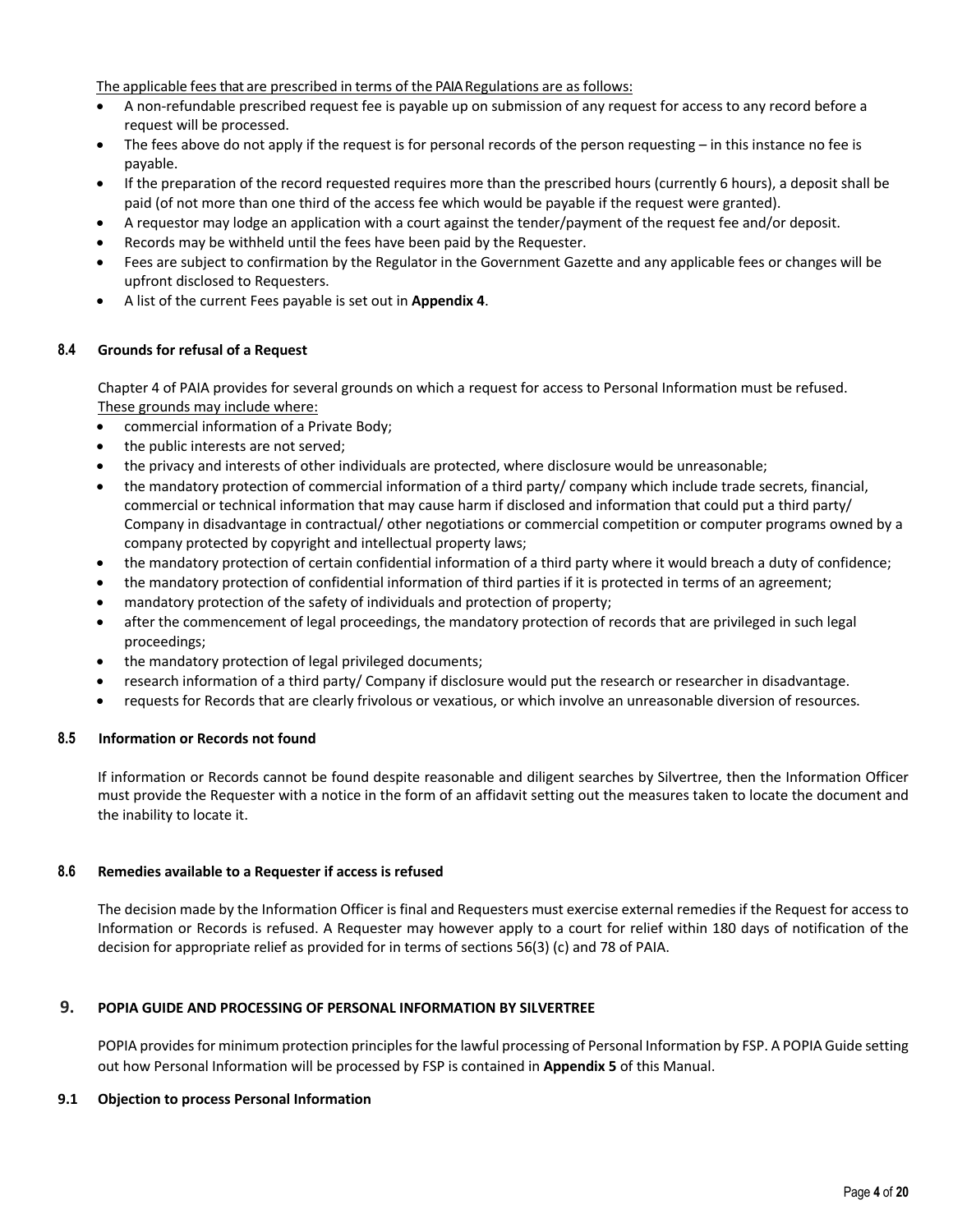- A person that wants to object to the processing of Personal Information in terms of section 11(1)(d) to (f) of POPIA, must complete, sign and submit to the Information Officer the Form contained **Appendix 6** of this Manual.
- Affidavits or other documentary proof may be submitted with the Form in support of the objection.
- **9.2 Request for a) correction or deletion of Personal Information; or for b) destruction or deletion in possession of unauthorised person of Personal Information** 
	- A Person that wants to submit a request to rectify, delete or destroy Personal Information in terms of section 24 of POPIA, must complete, sign and submit to the Information Officer the Form contained in **Appendix 7** of this Manual.
	- A request for the correction or deletion of the Personal Information of a Data Subject can be addressed to the Responsible Party in possession or control of the Personal Information.
	- A request for the destruction or deletion of a Record of Personal Information about the Data Subject can be addressed to a Responsible Party in possession or control of the Record who are no longer authorised to retain such Record.
	- Affidavits or other documentary proof may be submitted with the Form in support of the request.

#### **9.3 Complaints in terms of POPIA**

- A Person may submit a complaint to the Regulator in the prescribed manner and form alleging interference with the protection of the Personal Information of a Data Subject.
- A Responsible Party or Data subject may, in terms of section 63(3), further submit a complaint to the Regulator in the prescribed manner and form if he/ she/ it is aggrieved by the determination of an adjudicator.
- The contact details of the Information Regulator are as follows:
	- o **Business address:** JD House, 27 Stiemens street, Braamfontein, Johannesburg, 2001
	- o **Postal address:** P O Box 31533, Braamfontein, Johannesburg, 2017
	- o **E-mail:** complaints.IR@justice.gov.za
	- o **Website:** www.justice.gov.za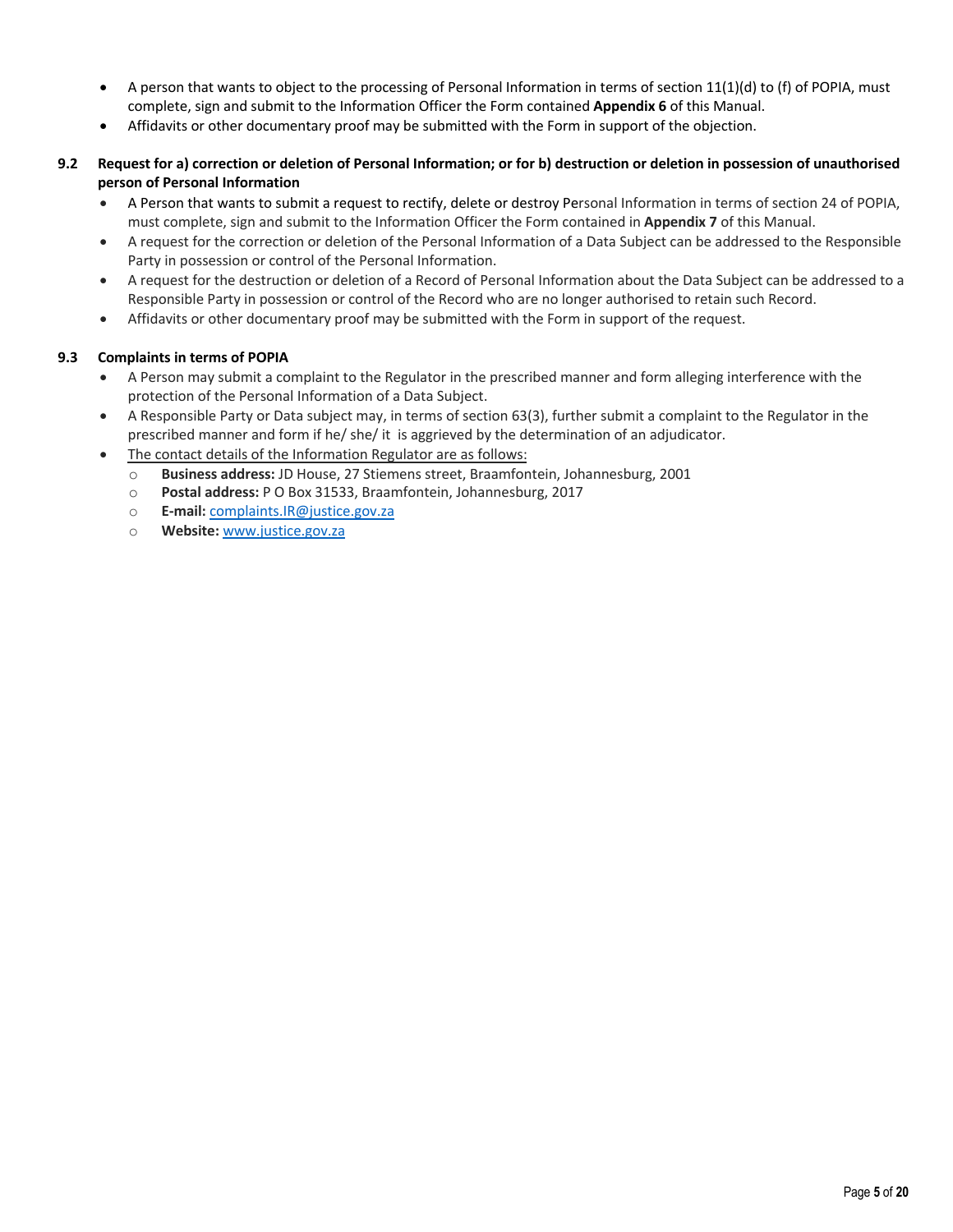# **APPENDIX 1 APPLICABLE LEGISLATION**

## **\*THE LEGISLATION APPLICABLE TO SILVERTREER INCLUDES:**

- Basic Conditions of Employment Act 75 of 1997
- Companies Act 71 of 2008
- Consumer Protection Act 68 of 2008
- Collective Investment Schemes Control Act 45 of 2002
- Credit Rating Services Act 24 of 2012
- Employment Equity Act 55 of 1998
- Financial Advisory and Intermediaries Services Act 37 of 2002
- Financial Institutions (Protection of Funds) Act 28 of 2001
- Financial Intelligence Centre Act 38 of 2001
- Financial Markets Act 19 of 2012
- Financial Sector Regulation Act 9 of 2017
- Financial Services Board Act 97 of 1990
- Financial Services Ombud Schemes Act 37 of 2004
- Financial Supervision of the Road Accident Fund Act 8 of 1993
- Friendly Societies Act 25 of 1956
- Income Tax Act 95 of 1967
- Insurance Act 18 of 2017
- Labour Relations Act 66 of 1995
- Long-term Insurance Act 52 of 1998
- Occupational Health and Safety Act 85 of 1993
- Pension Funds Act 24of 1956
- Protection of Personal Information Act 4 of 2013
- Skills Development Act 97 of 1998
- Skills Development Levies Act 9 of 1999
- Unemployment Contributions Act 63 of 2001
- Value Added Tax Act 89 of 1991

\*Note that although Silvertree used its best endeavours to provide a list of the latest applicable legislation, it may not be a complete or updated list due to constant changes in legislation. Kindly contact the Information Officer if you have any queries about Applicable Legislation.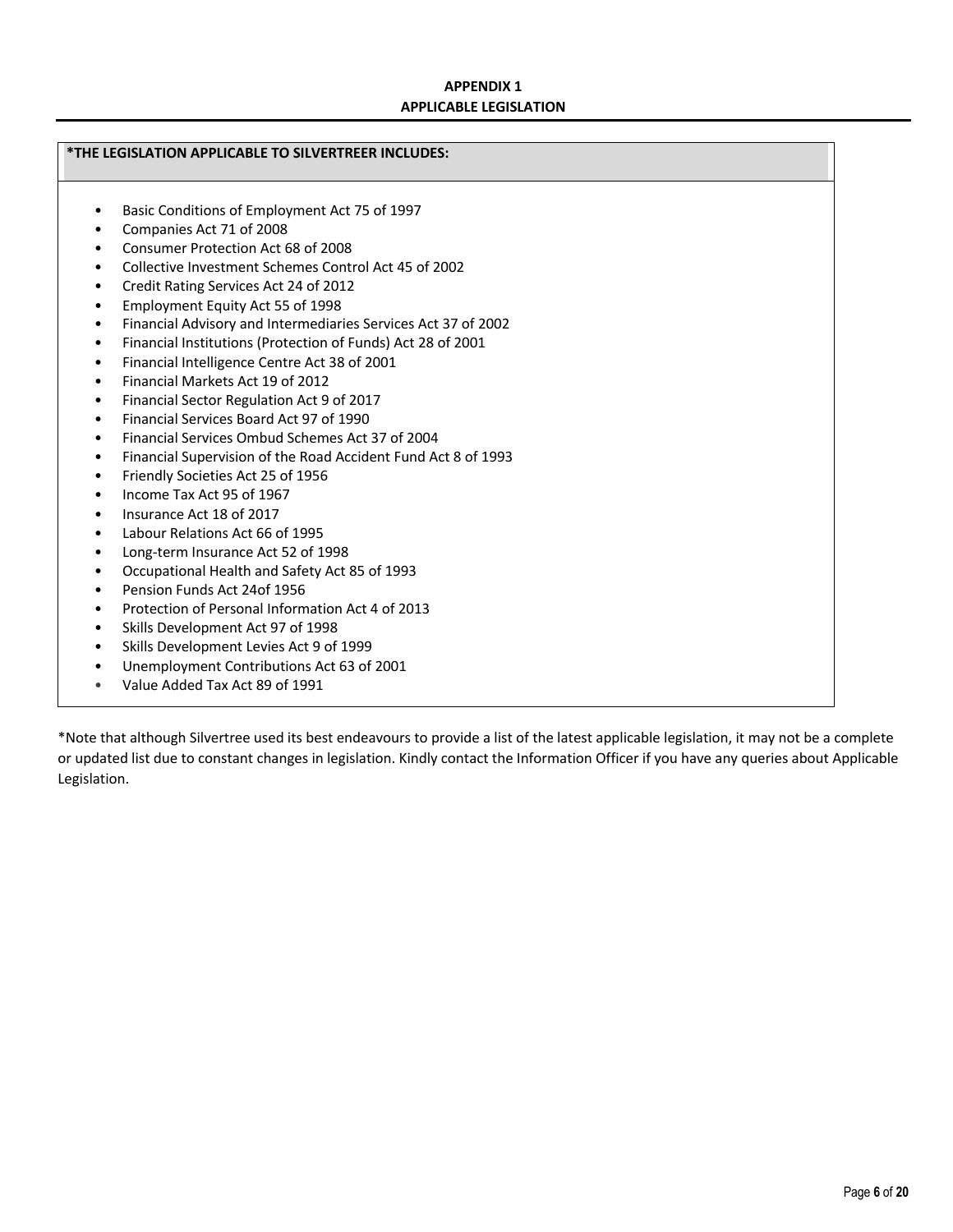# **APPENDIX 2 AVAILABILITY OF RECORDS**

Except for public Records that may be available on FSP website, the following type of records are available on request in terms of PAIA. Kindly note the grounds of refusal may apply as referred to in paragraph 8.4 of this Manual.

| <b>*RECORD CATEGORIES</b>                                            | *EXAMPLES OF RECORDS                                                                                                                                                                                                                                                                                                                                                                                                                                                                                                                                                                    | <b>AVAILABILITY</b>                                                                                                                                                                                                                                                                                                                                                                       |
|----------------------------------------------------------------------|-----------------------------------------------------------------------------------------------------------------------------------------------------------------------------------------------------------------------------------------------------------------------------------------------------------------------------------------------------------------------------------------------------------------------------------------------------------------------------------------------------------------------------------------------------------------------------------------|-------------------------------------------------------------------------------------------------------------------------------------------------------------------------------------------------------------------------------------------------------------------------------------------------------------------------------------------------------------------------------------------|
| <b>Public Affairs</b>                                                | Media Releases,<br>$\bullet$<br><b>Brochures</b><br>$\bullet$<br>Public Company Information,<br>Website Information<br>Public policies and manuals<br>$\bullet$<br>Publications<br>$\bullet$<br>Articles<br>$\bullet$                                                                                                                                                                                                                                                                                                                                                                   | Freely available:<br>Publicly accessible<br>On Silvertree website                                                                                                                                                                                                                                                                                                                         |
| <b>Secretarial, Corporate</b><br>Governance, Legal and<br>Compliance | <b>Statutory Company Records</b><br>$\bullet$<br>Shareholder Agreements and<br>$\bullet$<br>certificates<br>Corporate structure and<br>$\bullet$<br>associations Documents of<br>Incorporation<br>Shareholder/ Board/ Executive<br>$\bullet$<br>decisions<br>Meeting minutes<br>$\bullet$<br><b>Business Agreements</b><br>$\bullet$<br>Intellectual Property<br>$\bullet$<br>Management Information<br>$\bullet$<br><b>Statutory Returns</b><br>$\bullet$<br>Company policies and manuals<br>٠<br>Compliance strategies<br>$\bullet$<br>Market information and strategies<br>$\bullet$ | May not be disclosed:<br>Request after the<br>$\bullet$<br>commencement of criminal or<br>civil procedure<br>Legal privileged documents<br>$\bullet$<br>Likely to harm commercial and<br>$\bullet$<br>financial interests of parties<br>Likely to breach confidentiality<br>$\bullet$<br>protection in terms of an<br>agreement<br>Commercial Information of<br>$\bullet$<br>Private Body |
| <b>Financial</b>                                                     | Business development strategies<br>$\bullet$<br><b>Financial Statements and returns</b><br>$\bullet$<br>Client invoices and statements<br>$\bullet$<br>PAYE records<br>٠<br>Tax records<br>Assets and liabilities<br>Bank details and records<br>٠                                                                                                                                                                                                                                                                                                                                      | May not be disclosed:<br>Commercial Information of<br>$\bullet$<br>Private Body                                                                                                                                                                                                                                                                                                           |
| Human Recourses/<br>Employment                                       | <b>Employment records</b><br>$\bullet$<br>Staff agreements<br>$\bullet$<br><b>Training records</b><br>$\bullet$<br>Performance appraisals<br>$\bullet$                                                                                                                                                                                                                                                                                                                                                                                                                                  | May not be disclosed:<br>Commercial Information of<br>Private Body                                                                                                                                                                                                                                                                                                                        |
| <b>Operations and Marketing</b>                                      | Client database<br>$\bullet$<br>Communications and<br>correspondence<br>Access control and security<br>records<br>Research documents<br>٠<br>Intellectual Property documents<br>Fees structures<br>٠<br>Service providers<br>Services agreements<br>$\bullet$                                                                                                                                                                                                                                                                                                                           | May not be disclosed<br>Commercial Information of<br>٠<br>Private Body                                                                                                                                                                                                                                                                                                                    |
| <b>Information Technology</b>                                        | IT services agreements<br>$\bullet$<br><b>IT licenses</b><br>$\bullet$<br>IT systems and facilities<br>٠<br>IT record keeping<br>٠<br>Back-up and restore records<br>Compliance system                                                                                                                                                                                                                                                                                                                                                                                                  | May not be disclosed:<br>Commercial Information of<br>$\bullet$<br>Private Body                                                                                                                                                                                                                                                                                                           |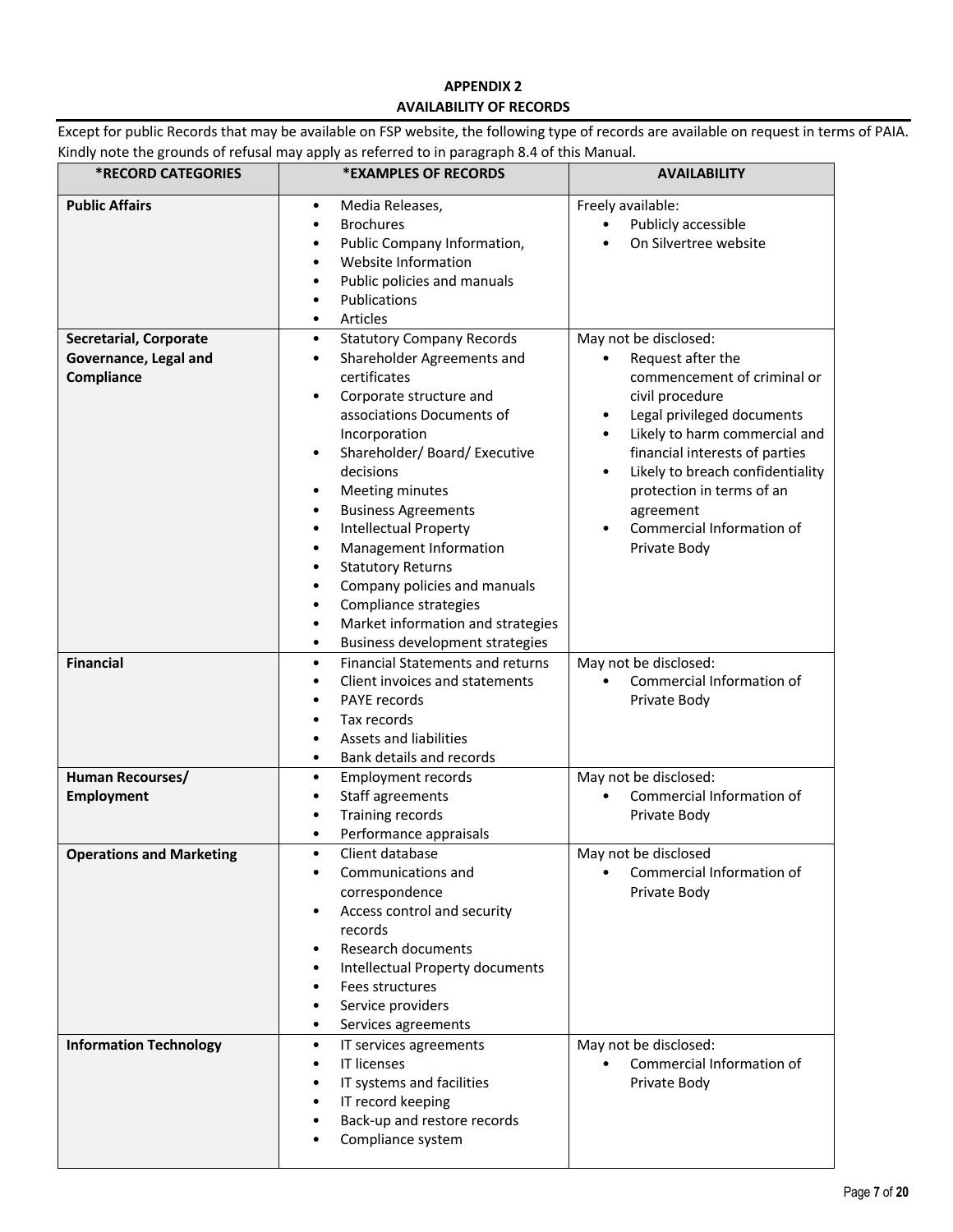\*Note that although Silvertree used its best endeavours to provide a list of records, it may not be a complete or updated list due to constant changes in legislation or business operations. Kindly contact the Information Officer if you have any queries about Records.

## **APPENDIX 3**

### **REQUEST FOR ACCESS TO RECORD**

The following proof must be submitted together with this completed and signed Request for Access to Record Form below to the Information Officer with *robyn@silvertreegroup.co.za*

- 1. Proof of payment of fees (if applicable);
- 2. Certified copy of the Requester's identity document;
- 3. If requests made on behalf of another person, proof of such authorisation, must be attached to this form.
- 4. Supporting documentation (only if applicable).

| <b>REQUEST FOR ACCESSTO RECORD</b>                                                                                            |                                                                                               |  |  |                   |               |  |
|-------------------------------------------------------------------------------------------------------------------------------|-----------------------------------------------------------------------------------------------|--|--|-------------------|---------------|--|
| *Mark the applicable box with an "X"                                                                                          |                                                                                               |  |  |                   |               |  |
| Request is made in my own name<br>Request is made on behalf of another person                                                 |                                                                                               |  |  |                   |               |  |
| 1. PARTICULARS OF PERSON REQUESTING ACCESS TO INFORMATION                                                                     |                                                                                               |  |  |                   |               |  |
| <b>Full Names &amp;</b>                                                                                                       |                                                                                               |  |  |                   |               |  |
| Surname:                                                                                                                      |                                                                                               |  |  |                   |               |  |
| <b>Identification Number:</b>                                                                                                 |                                                                                               |  |  | <b>Cell phone</b> |               |  |
|                                                                                                                               |                                                                                               |  |  | no.               |               |  |
| Other contact no:                                                                                                             |                                                                                               |  |  | Fax no.           |               |  |
| Capacity in which request is made                                                                                             |                                                                                               |  |  |                   |               |  |
| (when made on behalf of another                                                                                               |                                                                                               |  |  |                   |               |  |
| person)                                                                                                                       |                                                                                               |  |  |                   |               |  |
| <b>Email address:</b>                                                                                                         |                                                                                               |  |  |                   |               |  |
| <b>Postal address:</b>                                                                                                        |                                                                                               |  |  |                   | Postal        |  |
|                                                                                                                               |                                                                                               |  |  |                   | code          |  |
| <b>Street address:</b>                                                                                                        |                                                                                               |  |  |                   | Postal        |  |
|                                                                                                                               |                                                                                               |  |  |                   | code          |  |
| 2.<br>PARTICULARS OF PERSON ON WHOSE BEHALF THE REQUEST IS MADE                                                               |                                                                                               |  |  |                   |               |  |
|                                                                                                                               | *Only complete this section if a request for information is made on behalf of another person. |  |  |                   |               |  |
| <b>Full Names &amp;</b>                                                                                                       |                                                                                               |  |  |                   |               |  |
| Surname/                                                                                                                      |                                                                                               |  |  |                   |               |  |
| Legal entity name:                                                                                                            |                                                                                               |  |  |                   |               |  |
| <b>Identification Number:</b>                                                                                                 |                                                                                               |  |  | <b>Cell phone</b> |               |  |
|                                                                                                                               |                                                                                               |  |  | no.               |               |  |
| Other contact no:                                                                                                             |                                                                                               |  |  | Fax no.           |               |  |
| <b>Email address:</b>                                                                                                         |                                                                                               |  |  |                   |               |  |
| <b>Postal address:</b>                                                                                                        |                                                                                               |  |  |                   | <b>Postal</b> |  |
|                                                                                                                               |                                                                                               |  |  |                   | code          |  |
| <b>Street address:</b>                                                                                                        |                                                                                               |  |  |                   | <b>Postal</b> |  |
|                                                                                                                               |                                                                                               |  |  |                   | code          |  |
| PARTICULARS OF RECORD REQUESTED<br>З.                                                                                         |                                                                                               |  |  |                   |               |  |
| *Provide full particulars of the record to which access is requested, including the reference number if that is known to you, |                                                                                               |  |  |                   |               |  |
| to enable the record to be located. (If the provided space is inadequate, please continue on a separate page and attach it to |                                                                                               |  |  |                   |               |  |
| this form. All additional pages must be signed.)                                                                              |                                                                                               |  |  |                   |               |  |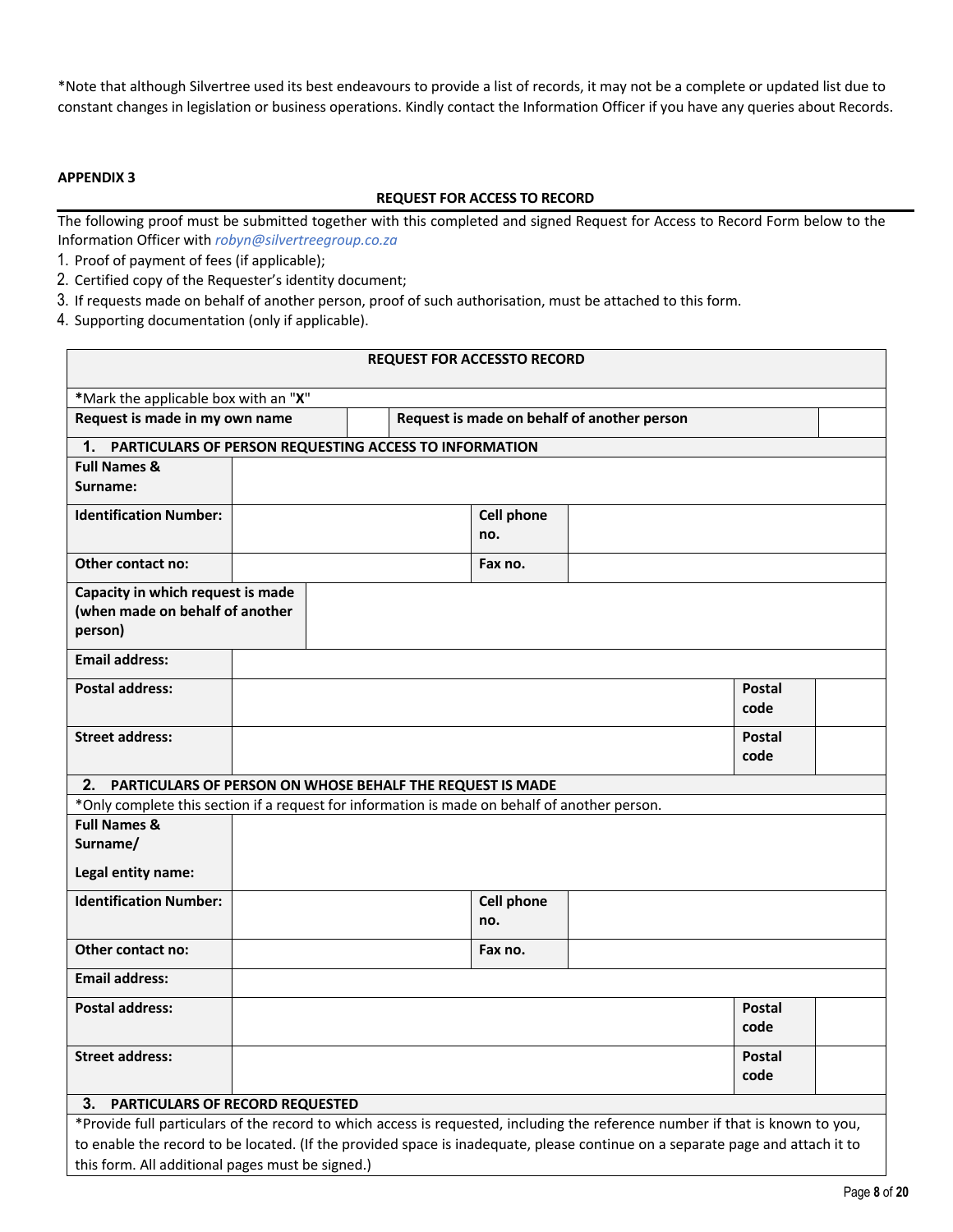| <b>Description of record</b>                                                                                                                                                                                                                         |                                                                                                          |  |  |  |
|------------------------------------------------------------------------------------------------------------------------------------------------------------------------------------------------------------------------------------------------------|----------------------------------------------------------------------------------------------------------|--|--|--|
| or relevant part of the                                                                                                                                                                                                                              |                                                                                                          |  |  |  |
| record:                                                                                                                                                                                                                                              |                                                                                                          |  |  |  |
| Ref no. if available                                                                                                                                                                                                                                 |                                                                                                          |  |  |  |
| Any further particulars<br>of record                                                                                                                                                                                                                 |                                                                                                          |  |  |  |
| 4. TYPE OF RECORD                                                                                                                                                                                                                                    |                                                                                                          |  |  |  |
| *Mark the applicable box with an "X"                                                                                                                                                                                                                 |                                                                                                          |  |  |  |
| Records in written or printed form                                                                                                                                                                                                                   |                                                                                                          |  |  |  |
|                                                                                                                                                                                                                                                      | Record comprises virtual images (this includes photographs, slides, video recordings, computer-generated |  |  |  |
| images, sketches, etc)                                                                                                                                                                                                                               |                                                                                                          |  |  |  |
|                                                                                                                                                                                                                                                      | Record consists of recorded words or information which can be reproduced in sound                        |  |  |  |
|                                                                                                                                                                                                                                                      |                                                                                                          |  |  |  |
|                                                                                                                                                                                                                                                      | Record is held on a computer or in an electronic, or machine-readable form                               |  |  |  |
| <b>FORM OF ACCESS</b><br>5.                                                                                                                                                                                                                          |                                                                                                          |  |  |  |
| *Mark the applicable box with an "X"                                                                                                                                                                                                                 |                                                                                                          |  |  |  |
|                                                                                                                                                                                                                                                      | Printed copy of record (including copies of any virtual images, transcriptions and information held      |  |  |  |
|                                                                                                                                                                                                                                                      | on computer or in an electronic or machine-readable form)                                                |  |  |  |
|                                                                                                                                                                                                                                                      | Written or printed transcription of virtual images (this includes photographs, slides, video             |  |  |  |
|                                                                                                                                                                                                                                                      | recordings, computer-generated images, sketches, etc)                                                    |  |  |  |
|                                                                                                                                                                                                                                                      | Transcription of soundtrack (written or printed document)                                                |  |  |  |
|                                                                                                                                                                                                                                                      | Copy of record on flash drive (including virtual images and soundtracks)                                 |  |  |  |
|                                                                                                                                                                                                                                                      | Copy of record on compact disc drive (including virtual images and soundtracks)                          |  |  |  |
| Copy of record saved on cloud storage server                                                                                                                                                                                                         |                                                                                                          |  |  |  |
| <b>MANNER OF ACCES</b><br>6.                                                                                                                                                                                                                         |                                                                                                          |  |  |  |
| *Mark the applicable box with an "X"                                                                                                                                                                                                                 |                                                                                                          |  |  |  |
| Personal inspection of record at registered address of public/private body (including listening to recorded words,<br>information which can be reproduced in sound, or information held on computer or in an electronic or machine-<br>readable form |                                                                                                          |  |  |  |
| Postal services to postal address                                                                                                                                                                                                                    |                                                                                                          |  |  |  |
| <b>Courier service to street address</b>                                                                                                                                                                                                             |                                                                                                          |  |  |  |
|                                                                                                                                                                                                                                                      | Facsimile of information in written or printed format (including transcriptions)                         |  |  |  |
|                                                                                                                                                                                                                                                      | E-mail of information (including soundtracks if possible)                                                |  |  |  |
| Cloud share/file transfer                                                                                                                                                                                                                            |                                                                                                          |  |  |  |
| <b>Preferred language</b>                                                                                                                                                                                                                            |                                                                                                          |  |  |  |
| (Note that if the record is not available in the language you prefer, access may be granted in the language in which                                                                                                                                 |                                                                                                          |  |  |  |
| the record is available)                                                                                                                                                                                                                             |                                                                                                          |  |  |  |
| 7.                                                                                                                                                                                                                                                   | PARTICULARS OF RIGHT TO BE EXERCISED OR PROTECTED                                                        |  |  |  |
| *If the provided space is inadequate, please continue on a separate page and attach it to this Form. The requester must sign<br>all the additional pages.                                                                                            |                                                                                                          |  |  |  |
| Indicate which right is to be protected:                                                                                                                                                                                                             |                                                                                                          |  |  |  |
|                                                                                                                                                                                                                                                      |                                                                                                          |  |  |  |
|                                                                                                                                                                                                                                                      |                                                                                                          |  |  |  |
|                                                                                                                                                                                                                                                      |                                                                                                          |  |  |  |
|                                                                                                                                                                                                                                                      |                                                                                                          |  |  |  |
|                                                                                                                                                                                                                                                      |                                                                                                          |  |  |  |

**Explain why the record requested is required for the exercise or protection of the aforementioned right:**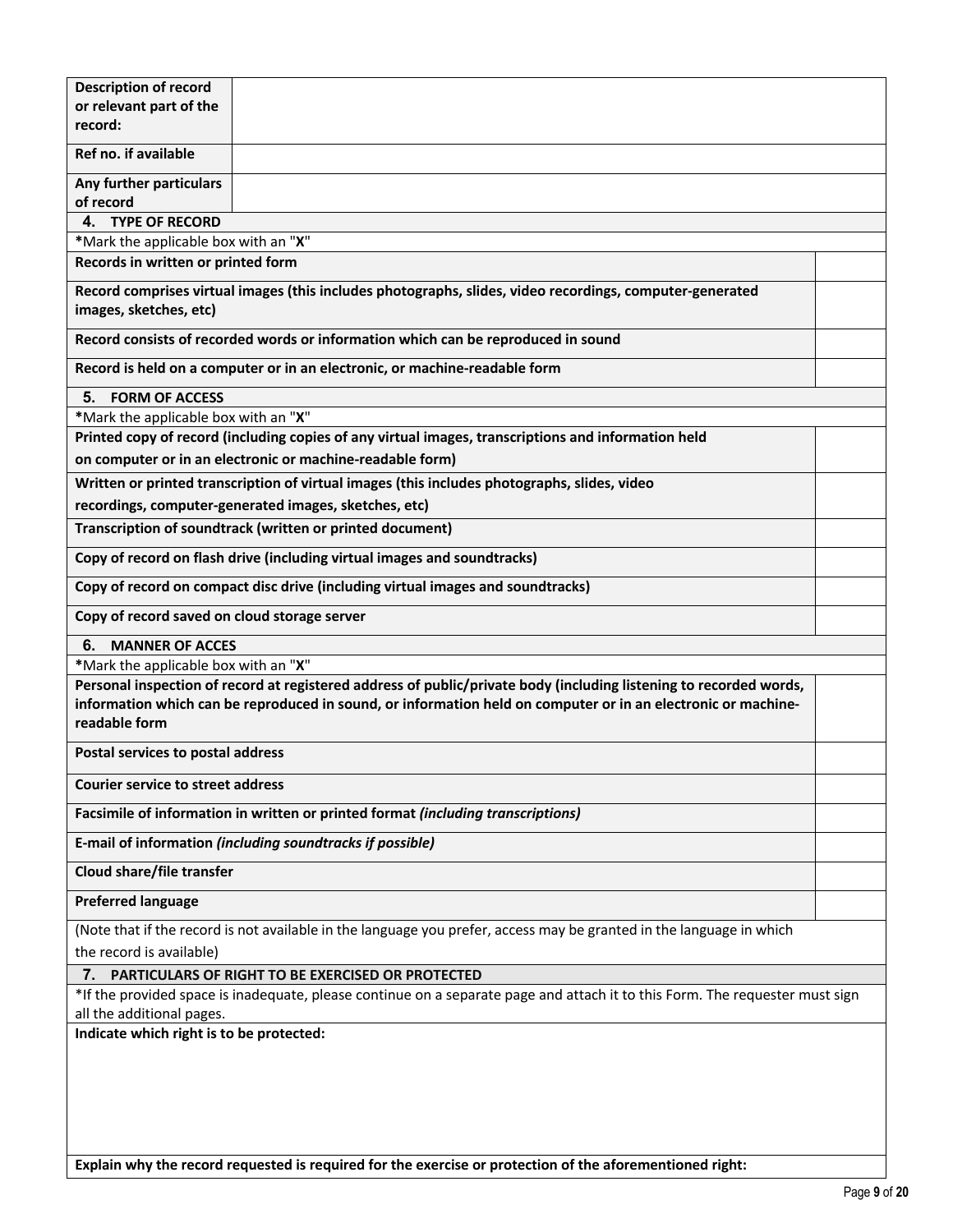| 8. FEES<br>*A request fee must be paid before the request will be considered.                                           |                         |                  |  |
|-------------------------------------------------------------------------------------------------------------------------|-------------------------|------------------|--|
| *You will be notified of the amount of the access fee to be paid.                                                       |                         |                  |  |
| *The fee payable for access to a record depends on the form in which access is required and reasonable time required to |                         |                  |  |
| search and prepare a Record.                                                                                            |                         |                  |  |
| *If you qualify for exemption of the payment of any fee, please state the reason for exemption                          |                         |                  |  |
| Reason:                                                                                                                 |                         |                  |  |
|                                                                                                                         |                         |                  |  |
|                                                                                                                         |                         |                  |  |
|                                                                                                                         |                         |                  |  |
| 9.<br>NOTIFICATION OF OUTCOME OF REQUEST                                                                                |                         |                  |  |
| You will be notified in writing whether your request has been approved or denied and if approved the costs relating to  |                         |                  |  |
| your request, if any.                                                                                                   |                         |                  |  |
| *Please indicate your preferred manner of correspondence with an "X":                                                   |                         |                  |  |
| Postal                                                                                                                  |                         | <b>Facsimile</b> |  |
| address                                                                                                                 |                         |                  |  |
| <b>Electronic communication (please</b>                                                                                 |                         |                  |  |
| specify)                                                                                                                |                         |                  |  |
| <b>10. SIGNATURE</b>                                                                                                    |                         |                  |  |
|                                                                                                                         |                         |                  |  |
|                                                                                                                         |                         |                  |  |
| Signed at: 20                                                                                                           |                         |                  |  |
|                                                                                                                         |                         |                  |  |
|                                                                                                                         |                         |                  |  |
| Signature of Requester/ person on whose behalf request is made                                                          |                         |                  |  |
|                                                                                                                         | <b>FOR OFFICIAL USE</b> |                  |  |
| Reference No.                                                                                                           |                         |                  |  |
| <b>Request Received by: (State</b>                                                                                      |                         |                  |  |
| rank, name and surname of                                                                                               |                         |                  |  |
| Information Officer)                                                                                                    |                         |                  |  |

| Date received:                       |  |
|--------------------------------------|--|
| <b>Access fees:</b>                  |  |
| Deposit (if any):                    |  |
| <b>Signature Information Officer</b> |  |
|                                      |  |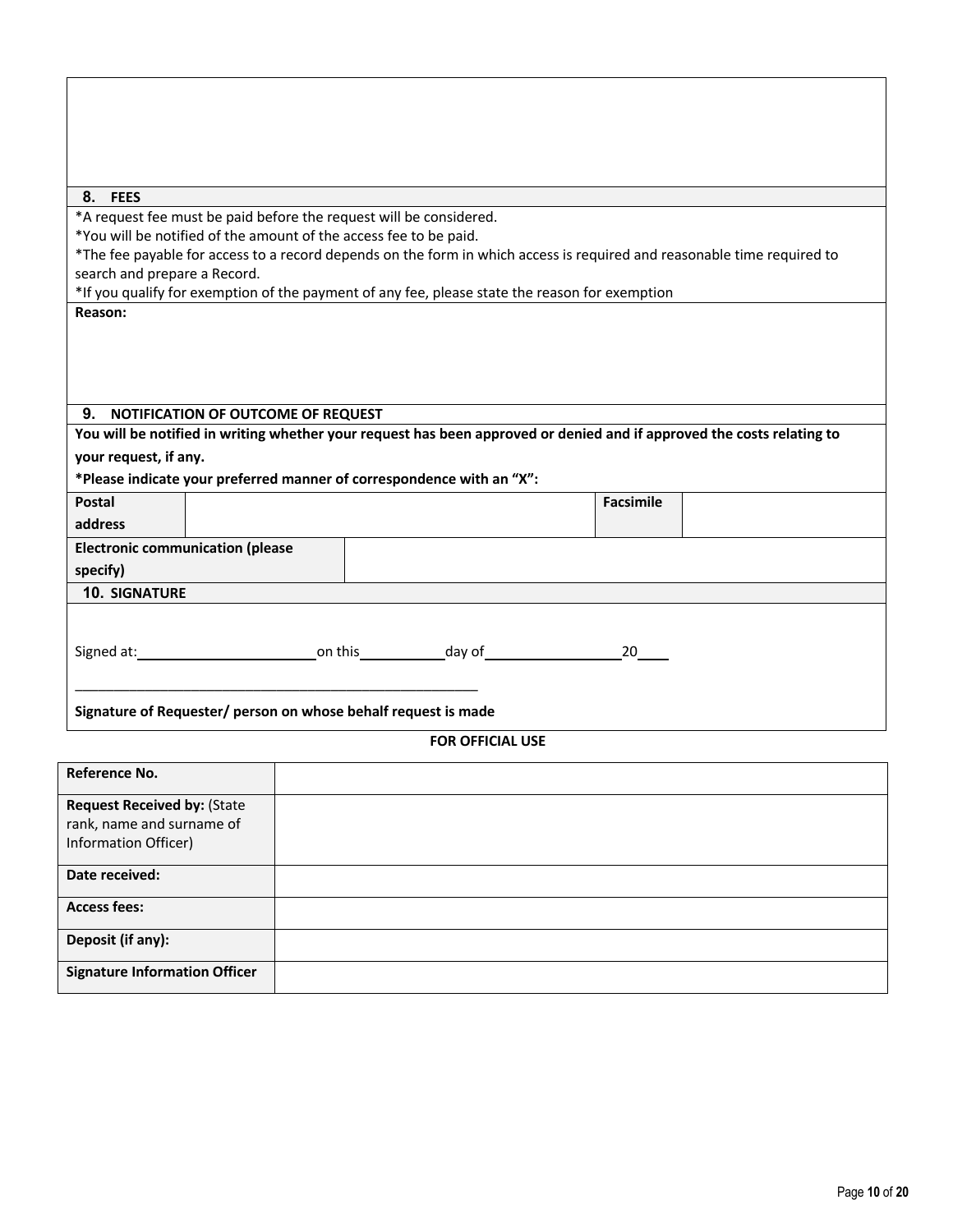### **APPENDIX 4 FEES PAYABLE**

The following Fees are payable in respect of Private Bodies (other than personal requests) in terms of Part III of the PAIA Regulations published in the Government Gazette:

#### *Indicate applicable and delete N/A*

**"Public Body"** means- (a) any department of state or administration in the national or provincial sphere of government or any municipality in the local sphere of government; or (b) any other functionary or institution when exercising a power or performing a duty in terms of the Constitution or a provincial constitution; or ii. exercising a public power or performing a public function in terms of any legislation.

|     | <b>FEES IN RESPECT OF PUBLIC BODIES</b>                                           |                                                       |  |  |  |
|-----|-----------------------------------------------------------------------------------|-------------------------------------------------------|--|--|--|
| 1.  | The request fee payable by every requester                                        | R100.00                                               |  |  |  |
| 2.  | Photocopy of A4-size page                                                         | R1.50 per page or part<br>thereof                     |  |  |  |
| 3.  | Printed copy of A4-size page                                                      | R1.50 per page or part<br>thereof                     |  |  |  |
| 4.  | For a copy in a computer-readable form on:                                        |                                                       |  |  |  |
|     | 4.1 Flash drive (to be provided by requestor)                                     | R40.00                                                |  |  |  |
|     | 4.2 Compact disc                                                                  |                                                       |  |  |  |
|     | If provided by requestor                                                          | R40.00                                                |  |  |  |
|     | If provided to requestor                                                          | R60.00                                                |  |  |  |
| 5.  | For a transcription on visual images per A4-size page                             | Service to be outsourced.<br>Will depend on quotation |  |  |  |
| 6.  | Copy of visual images                                                             | from Service Provider.                                |  |  |  |
| 7.  | Transcription of an audio record, per A4-size page                                | R24.00                                                |  |  |  |
| 8.  | Copy of an audio record on:                                                       |                                                       |  |  |  |
|     | 8.1 Flash drive (to be provided by requestor)                                     | R40.00                                                |  |  |  |
|     | 8.2 Compact disc                                                                  |                                                       |  |  |  |
|     | If provided by requestor                                                          | R40.00                                                |  |  |  |
|     | If provided to requestor                                                          | R60.00                                                |  |  |  |
| 9.  | To search for and prepare the record for disclosure for each hour or part of an   |                                                       |  |  |  |
|     | hour, excluding the 1 <sup>st</sup> hour, reasonably required for such search and |                                                       |  |  |  |
|     | preparation. To not exceed a total cost of                                        | R300.00                                               |  |  |  |
| 10. | Deposit: If search exceeds 6 hours                                                | 1/3rd of amount per request                           |  |  |  |
|     |                                                                                   | calculated inn terms of items                         |  |  |  |
|     |                                                                                   | 2 to 8.                                               |  |  |  |
| 11. | Postage, e-mail or any other electronic transfer                                  | Actual expense, if any.                               |  |  |  |

**Private Body"** means- (a) a natural person who carries or has carried on any trade, business or profession, but only in such capacity. (b) a partnership which carries or has carried on any trade, business or profession; or (c) any former or existing juristic person, but excludes a public body.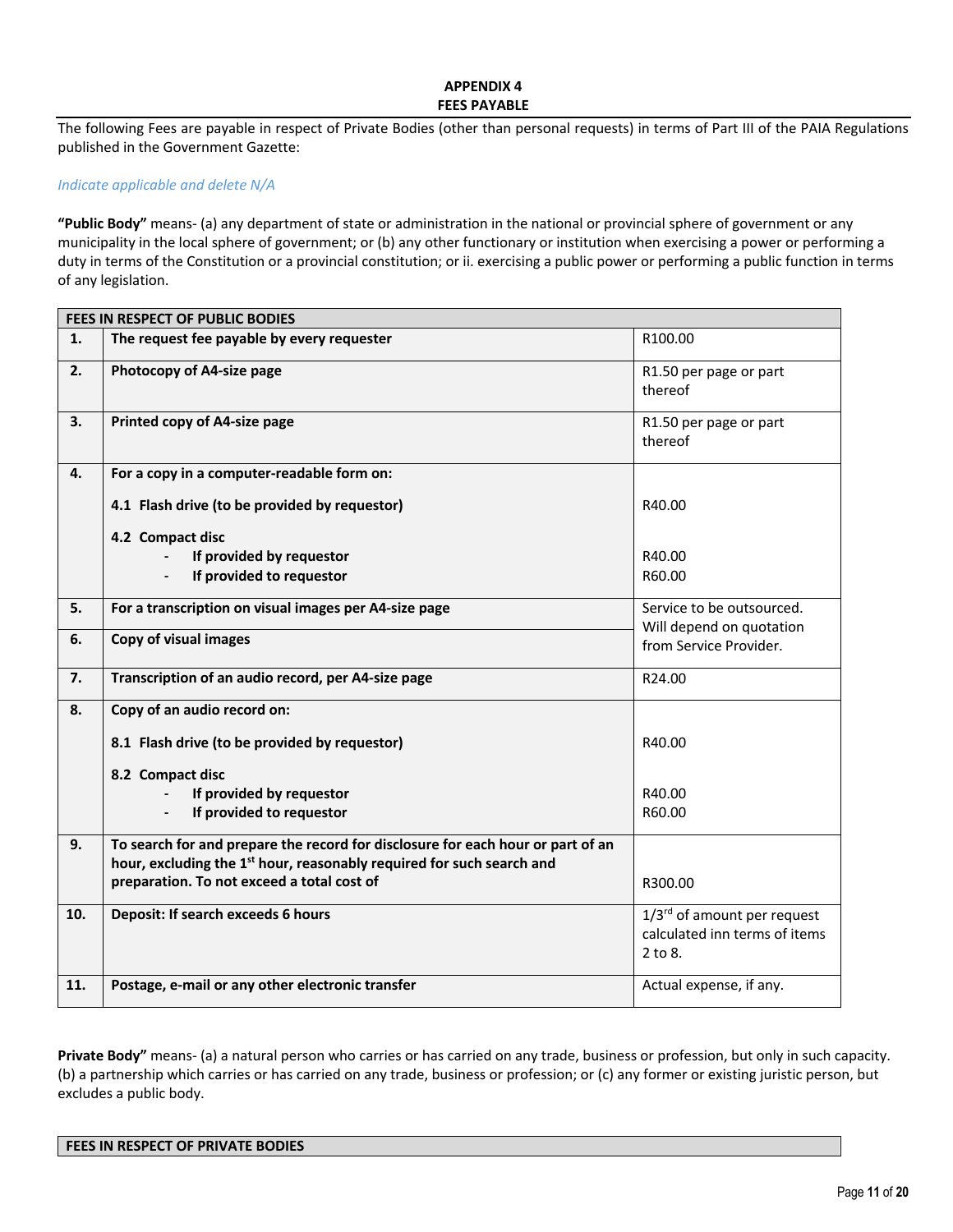| 1.  | The request fee payable by every requester                                   | R140.00                                                            |
|-----|------------------------------------------------------------------------------|--------------------------------------------------------------------|
| 2.  | Photocopy/ printed black & white copy of A4-size page                        | R2.00 per page or part thereof                                     |
| 3.  | Printed copy of A4-size page                                                 | R2.00 per page or part thereof                                     |
| 4.  | For a copy in a computer-readable form on:                                   |                                                                    |
|     | 4.3 Flash drive (to be provided by requestor)                                | R40.00                                                             |
|     | 4.4 Compact disc                                                             |                                                                    |
|     | If provided by requestor                                                     | R40.00                                                             |
|     | If provided to requestor                                                     | R60.00                                                             |
| 5.  | For a transcription on visual images per A4-size page                        | Service to be outsourced.<br>Will depend on quotation from Service |
| 6.  | Copy of visual images                                                        | Provider.                                                          |
| 7.  | Transcription of an audio record, per A4-size page                           | R24.00                                                             |
| 8.  | Copy of an audio record on:                                                  |                                                                    |
|     | 8.3 Flash drive (to be provided by requestor)                                | R40.00                                                             |
|     | 8.4 Compact disc                                                             |                                                                    |
|     | If provided by requestor                                                     | R40.00                                                             |
|     | If provided to requestor                                                     | R60.00                                                             |
| 9.  | To search for and prepare the record for disclosure for each hour or         | R145.00                                                            |
|     | part of an hour, excluding the 1 <sup>st</sup> hour, reasonably required for |                                                                    |
|     | such search and preparation. To not exceed a total cost of                   | R435.00                                                            |
| 10. | Deposit: If search exceeds 6 hours                                           | 1/3rd of amount per request calculated                             |
|     |                                                                              | in terms of items 2 to 8.                                          |
| 11. | Postage, e-mail or any other electronic transfer                             | Actual expense, if any.                                            |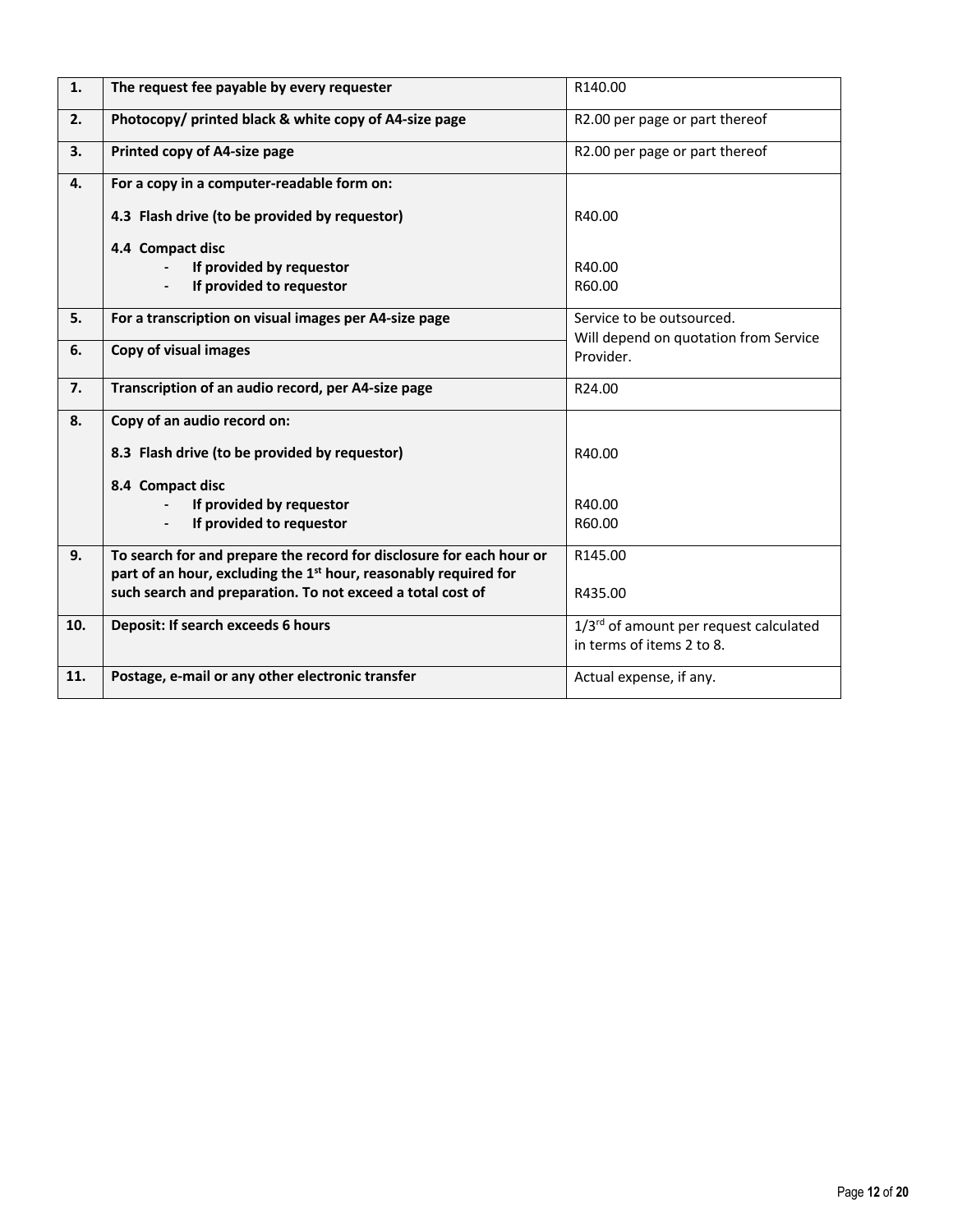# **1. DEFINITIONS**

- **Data Subject:** means the person to whom the personal information relates.
- **Responsible Party:** means the entity which determines the purpose of and means for processing Personal Information.
- **Operator:** means the company or a person who processes personal information for a Responsible Party in terms of a contract or mandate, without coming under the direct authority of the Responsible Party.
- **Personal Information:** means information relating to an identifiable, living, natural person, and where it is applicable, an identifiable, existing juristic person, including, but not limited to:
	- $\circ$  information relating to the race, gender, sex, pregnancy, marital status, national, ethnic or social origin, colour, sexual orientation, age, physical or mental health, well-being, disability, religion, conscience, belief, culture, language and birth of the person;
	- $\circ$  information relating to the education or the medical, financial, criminal or employment history of the person;
	- o any identifying number, symbol, e-mail address, physical address, telephone number, location information, online identifier or other particular assignment to the person;
	- o the biometric information of the person;
	- o the personal opinions, views or preferences of the person;
	- $\circ$  correspondence sent by the person that is implicitly or explicitly of a private or confidential nature or further correspondence that would reveal the contents of the original correspondence;
	- o the views or opinions of another individual about the person; and
	- $\circ$  the name of the person if it appears with other personal information relating to the person or if the disclosure of the name itself would reveal information about the person.
	- o Special Personal Information includes:
		- religious or political beliefs
		- race or ethnic origin
		- trade union membership
		- political opinions
		- health, sexual life
		- criminal behaviour.
- **Processing:** means any operation or activity or any set of operations, whether or not by automatic means, concerning personal information, including:
	- o the collection, receipt, recording, organisation, collation, storage, updating or modification, retrieval, alteration, consultation or use;
	- $\circ$  dissemination by means of transmission, distribution or making available in any other form; or
	- o merging, linking, as well as restriction, degradation, erasure or destruction of information.
- **Direct Marketing:** means the use of personal information for the purposes of direct marketing by means ofany form of electronic communication.

# **2. THE 8 PROTECTION PRINCIPLES APPLICABLE TO RESPONSIBLE PARTIES**

Silvertree is a Responsible Party in terms of POPIA and has Data Protection Policies and procedures in place for the protection of all Personal Information. Silvertree implemented the required controls and employs up to date technology to ensure the protection, confidentiality, integrity and availability of the Personal Information that it processes.

# **The application of the 8 Protection Principles within COMPLI-SERVE as Responsible Party to ensure the protection of Personal Information are set out below:**

# **2.1. Accountability:**

This principle contemplates the assigning of responsibility by the Responsible Party to oversee and ensure compliance with the POPIA requirements.

- The Board appointed an Information Officer ("IO") who must register with the Information Regulator who is responsible to implement and oversee POPIA within the Responsible Party.
- The Responsible Party is responsible to audit the processes used to collect, record, store, disseminate and destroy Personal Information: in particular, ensure the integrity and safekeeping of Personal Information in possession or under control.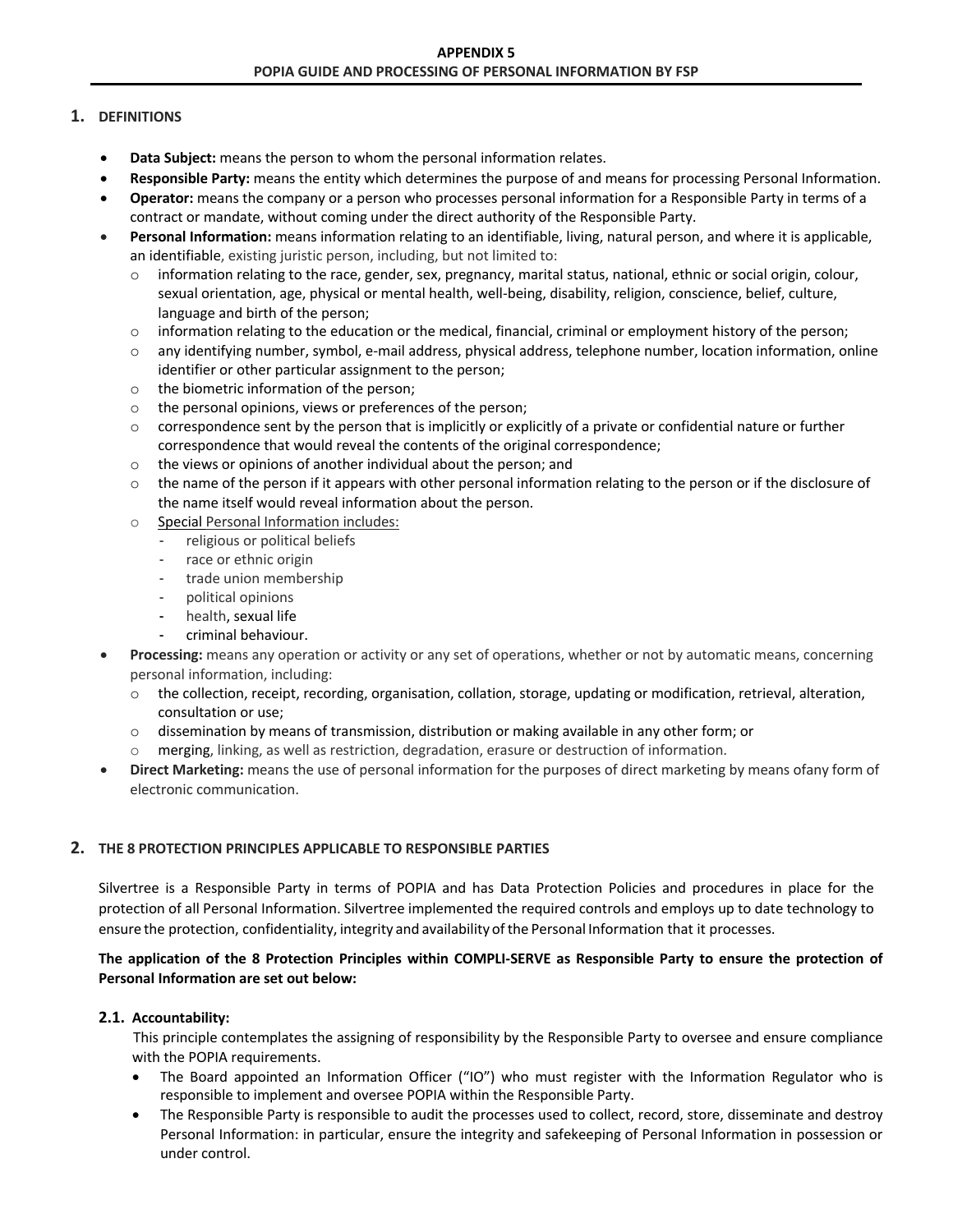- The Responsible Party must take steps to prevent the information being lost or damaged, or unlawfully processed or accessed.
- The Responsible Party must ensure that staff is properly trained on a regular basis to ensure that they understand their responsibilities and the consequences of non-compliance with POPIA.

# **2.2. Processing Limitation:**

Personal Information may only be processed by the Responsible Party:

- if it is done lawfully
- in a manner that does not infringe the privacy of the Data Subject.
- if adequate, relevant and not excessive given the purpose
- if consent was obtained or it was necessary. If consent was obtained from the Data Subject, then such consent must be voluntary and specific.

# **2.3. Purpose Specification:**

- Purpose Specification is important to determine the scope within which Personal Information may be processed by a Responsible Party.
- The Responsible Party is required to:
	- o define the purpose of the Personal Information gathering and processing clearly;
	- o collect only the necessary information;
	- $\circ$  indicate that it is collected for a specific, explicitly defined and lawful purpose; and
	- o be clear to whom the information is transferred.
- Personal information must be destroyed, deleted or 'de-identified' as soon as the purpose for collecting the information has been achieved. This requirement may be subject to other legislation such as FAIS and FICA with 5 year record keeping requirements applicable to the financial services industry.
- There are further restrictions on the transfer of Personal Information out of South Africa and to transfer Personal Information back into South Africa. The applicable restrictions will depend on the laws of the country to whom the data is transferred or from where the data is returned. The Responsible Party is required to assess the applicable laws.

# **2.4. Further Processing limitation:**

Once the Responsible Party has identified and obtained consent for specific, legitimate and explicitly defined purposes, then Personal Information cannot be processed contrary to the purpose for which it was collected. The processing of such Personal Information may only occur insofar as it is necessary for the fulfilment of the purpose. If information is received via a third party for further processing, then this further processing must be compatible with the purpose for which the data was initially collected, otherwise further consent must be obtained.

# **2.5. Information quality:**

The Responsible Party must ensure and maintain the quality of the Personal Information that it processes. It must therefore:

- take reasonably practicable steps to ensure that the Personal Information is complete, accurate and updated
- consider obtaining a warranty from Data Subjects to ensure that the Personal Information is correct and updated.

# **2.6. Openness required:**

The Responsible Party is required to notify the Information Regulator of the applicable data subject groups that the information is used for e.g. financial services category. The Responsible Party has a duty to process Personal Information in a fair and transparent manner and must take steps to notify the Data Subject whose Personal information is being processed that this is being done together with reasons.

The Data Subject must be informed about the purpose and from what source his Personal Information was obtained:

- the name and address of the company processing the Personal Information
- whether the provisioning of the Personal Information is voluntary or mandatory

# **2.7. Security safeguards:**

Personal Information should be kept secure against the risk of loss, unauthorised access, interference, modification, destruction or disclosure. The Responsible Party is required to secure the integrity of personal information by taking appropriate, reasonable technical and organisational measures to prevent loss, damage, unauthorised access and unlawful access or processing of Personal Information.

# The Responsible Party must take all reasonable measures to: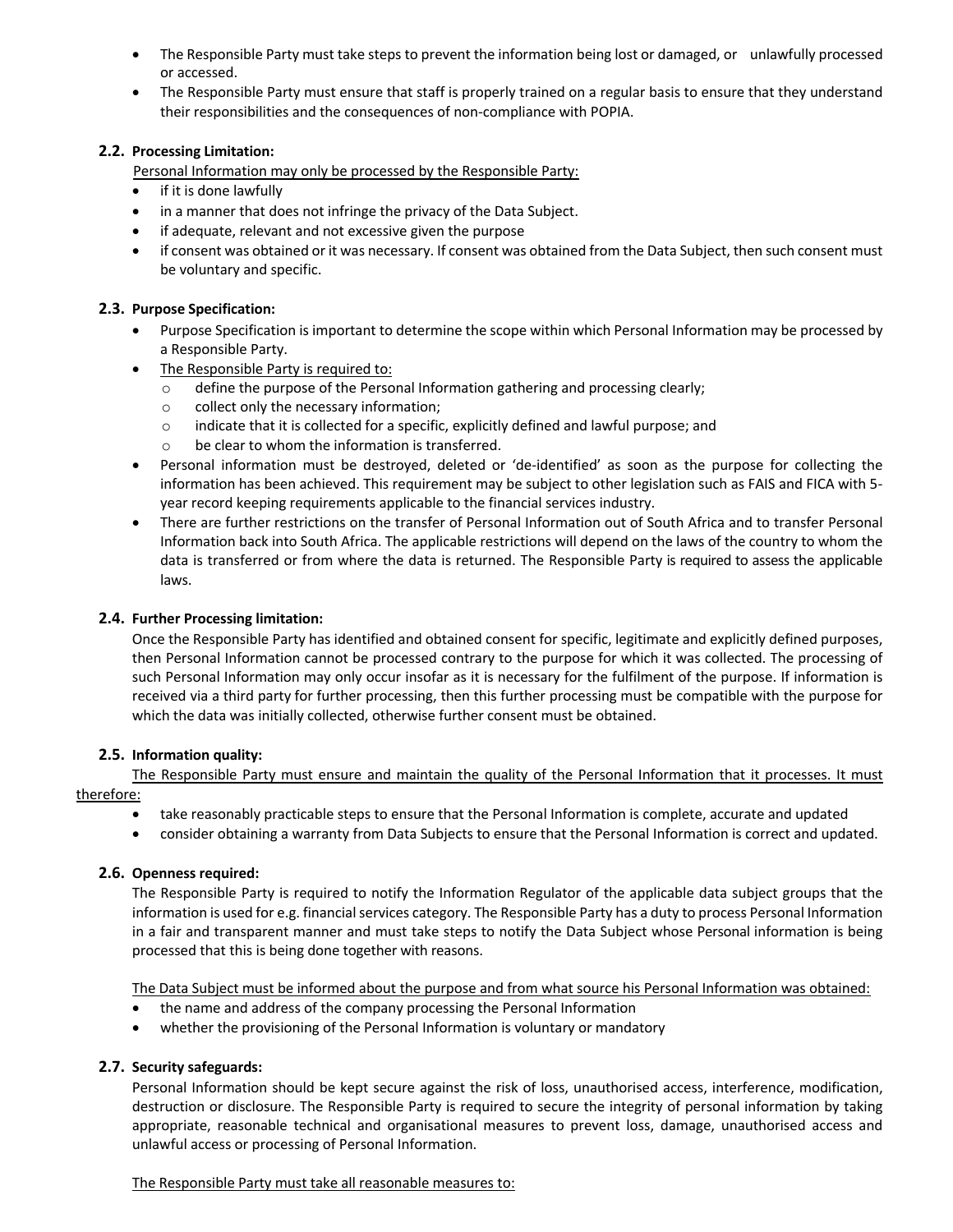- Identify all reasonably foreseeable internal and external risks
- Establish and maintain appropriate safeguards against the risks
- Regularly verify that the safeguards are adequately implemented
- Ensure the safeguards are continually updated in response to new risks or deficiencies in previously implemented safeguards

The Responsible Party must oversee an Operator who processes data on his/her behalf. The Responsible Party must be aware of the following:

- The Operator must treat information confidentially
- The Responsible Party must ensure that the operator establishes and maintains appropriate security safeguards
- ALL processing by an operator must be governed by a written contract
- In the event of security breaches, the Responsible Party must notify the Regulator and the data subject

# **2.8. Participation:**

POPIA allows for Data Subjects to make certain requests, free of charge, to organisations that holds their Personal Information. Data Subjects may request access to or records of their Personal Information and/or request the correction or deletion of any Personal Information held by it. Data Subjects may also request that inaccurate, misleading or outdated Personal Information be updated and has the right to know the identity of all third parties that have had access to their information.

# **3. EXCLUSIONS**

POPIA protection does not apply to the following information:

# **3.1. The** processing **of personal information:**

- in the course of a purely personal or household activity;
- that has been de-identified to the extent that it cannot be re-identified again;
- by or on behalf of a public body  $-$ 
	- $\circ$  which involves national security, including activities that are aimed at assisting in the identification of the financing of terrorist and related activities, defense or public safety; or
	- o the purpose of which is the prevention, detection, including assistance in the identification of the proceeds of unlawful activities and the combating of money laundering activities, investigation or proof of offences, the prosecution of offenders or the execution of sentences or security measures, to the extent that adequate safeguards have been established in legislation for the protection of such personal information;
- by the Cabinet and its committees or the Executive Council of a province; or
- relating to the judicial functions of a court referred to in section 166 of the Constitution of the Republic of South Africa, 1996.
- **3.2. ''Terrorist and related activities''** for purposes of subsection (1)(c), means those activities referred to in section 4 of the Protection of Constitutional Democracy against Terrorist and Related Activities Act, 2004 (Act No. 33 of 2004).
- **3.3.** Data Subject consent is not required, in instances where it would prejudice a **lawful purpose or the information is publicly available.**

# **4. PROCESSING OF PERSONAL INFORMATION WITHIN FSP COMPLI-SERVE** is Processing the Personal Information of its Data Subjects as follows: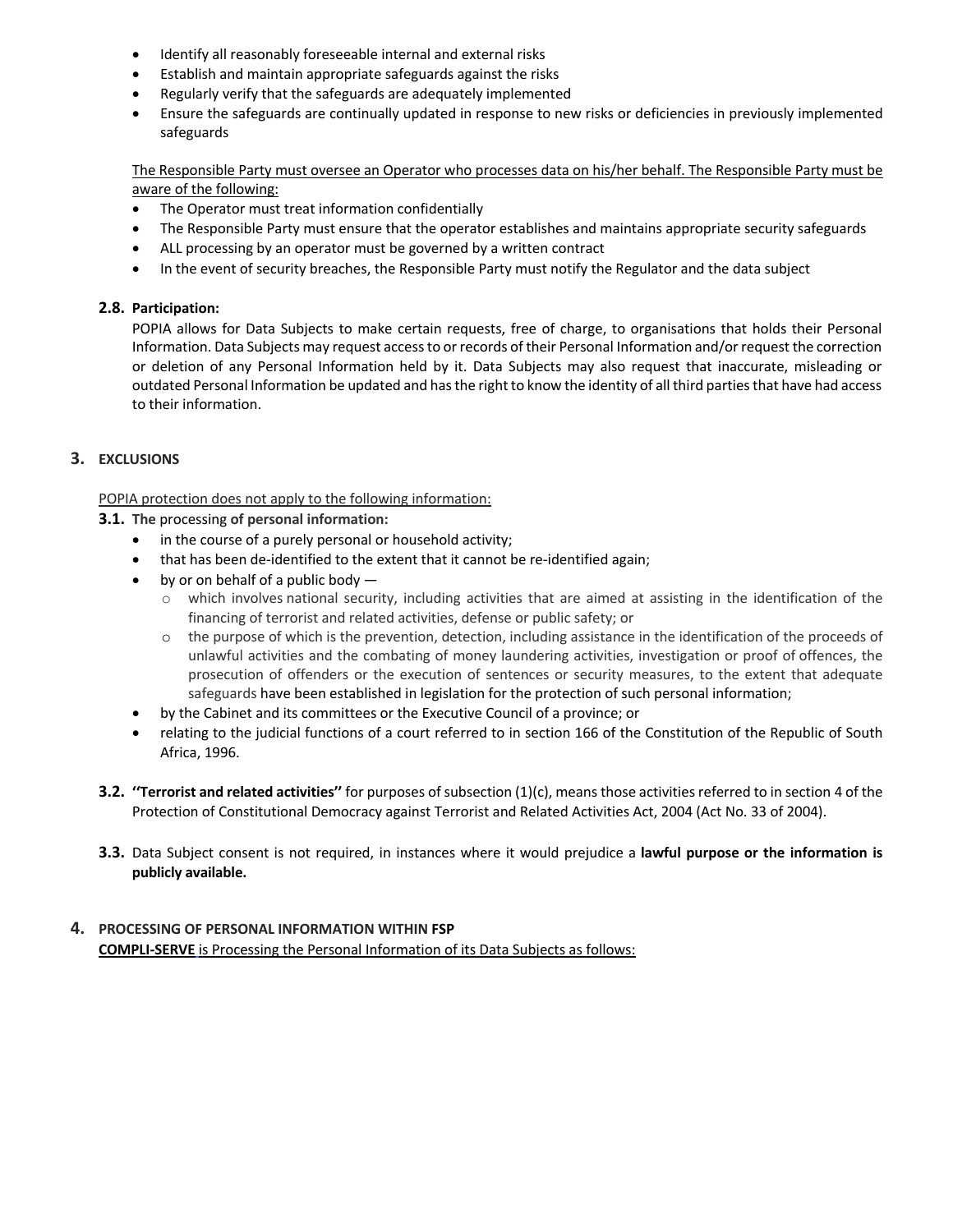| <b>Purpose of processing:</b>                                                 | Rendering of financial services to clients<br>Provisioning of value-added services to<br>clients<br>Marketing of services to potential clients<br>٠<br>Proposals to Clients on service offerings<br>٠<br>Maintain accounts and records<br>٠<br>Support and manage employees<br>٠<br>Crime detection, prevention,<br>investigation and prosecution<br>Assessment and processing of claims                                                                                                                                                                                                                                                                                                                                                                                                         | • Fraud prevention & detection<br>Market research and statistical analysis<br>٠<br>Compliance with regulatory requirements<br>Due diligence assessments<br>$\bullet$<br>Client relationship management<br>Purposes expressly agreed or authorized<br>by the Client or Employees<br>• Purposes notified to the Client or<br>Employees                                                                                                                                                                                                                                                                          |
|-------------------------------------------------------------------------------|--------------------------------------------------------------------------------------------------------------------------------------------------------------------------------------------------------------------------------------------------------------------------------------------------------------------------------------------------------------------------------------------------------------------------------------------------------------------------------------------------------------------------------------------------------------------------------------------------------------------------------------------------------------------------------------------------------------------------------------------------------------------------------------------------|---------------------------------------------------------------------------------------------------------------------------------------------------------------------------------------------------------------------------------------------------------------------------------------------------------------------------------------------------------------------------------------------------------------------------------------------------------------------------------------------------------------------------------------------------------------------------------------------------------------|
| Data subject<br>categories:<br><b>Includes Natural and</b><br><b>Juristic</b> | Includes Natural persons and Legal entities:<br>Clients and their clients<br>٠<br>Shareholders<br><b>Board members</b><br><b>Directors</b><br>Employees<br>Consultants<br>Complainants<br>٠<br>Enquirers<br>٠<br>Trustees<br>Employers and employees of other<br>organisations                                                                                                                                                                                                                                                                                                                                                                                                                                                                                                                   | • Associated companies<br>Holding companies and Subsidiary<br>Companies in the group<br>• External companies / contractors<br>• Suppliers and service providers<br>• Clients and their members / policyholders<br>/ subscribers<br>• Individuals captured by CCTV images /<br>video<br>Individuals who have indicated an<br>interest in financial products<br>• Regulators                                                                                                                                                                                                                                    |
| Types/ classes of<br>information processed                                    | Personal details<br><b>Business activities</b><br><b>Financial Products</b><br>Compliance records<br><b>Business operations</b><br>Compliance assessment outcomes<br>Opinions<br>٠<br>Communications<br>Personal views / preferences<br>Family details                                                                                                                                                                                                                                                                                                                                                                                                                                                                                                                                           | • Education & employment details<br>• Visual images of individuals captured on<br><b>CCTV</b><br>Financial details<br>Racial / ethnic origin<br>Trade union membership<br>Offences / alleged offences<br>Religious or other beliefs<br>Physical / mental health details<br>Criminal proceedings, outcomes &<br>sentences                                                                                                                                                                                                                                                                                      |
| Who the information<br>may be shared with                                     | Its sometimes necessary to share Personal<br>Information with individuals and/or with<br>other<br>organisations.<br>Where<br>this<br>is<br>necessary, FSP is required to comply with all<br>aspects of POPIA. The following are types of<br>organisations Silvertree may need to share<br>some of the Personal Information it<br>processes. Only where it is necessary or<br>required Personal Information may be<br>shared with:<br>• Associates/ Representatives of the<br>person whose Personal Information we<br>are processing<br>Employment and recruitment agencies<br><b>Financial organisations</b><br>٠<br>• Credit reference agencies<br>• Healthcare, social and welfare<br>organisations<br>• Healthcare professionals<br>Regulatory authorities<br>Police / courts where necessary | • Claimants / beneficiaries<br>• Claims investigators<br>Suppliers and service providers<br>Industry bodies<br>Ombudsman<br>• Legal Advisors, Compliance Officers,<br>advocates or attorneys<br>• Auditors<br><b>Tax Consultants</b><br><b>IT Services Providers</b><br>Debt collection and tracing agencies<br>• Other companies associated with FSP<br>• Holding Companies or subsidiary<br>companies in the group<br>Persons making an enquiry / complaint<br>٠<br>Private investigators<br><b>Educators and examining bodies</b><br>Pension fund administrators<br>Trade unions<br>Security organisations |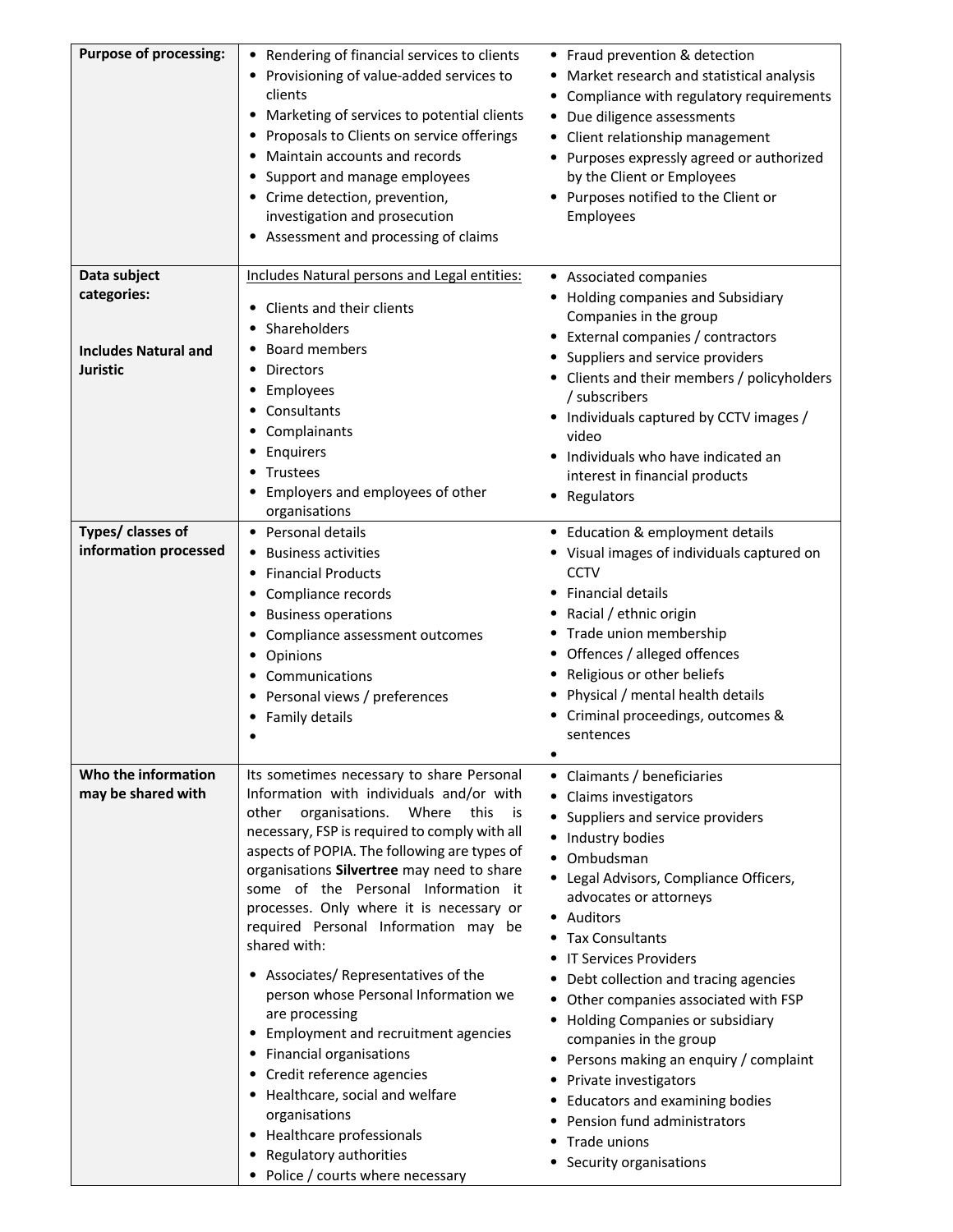|                                                               | • Business associates                                                                                                                                                                                                                                                                                                                                                                                                                                                                                                                                                                                                                                                                                                                                                                                                                                                                                                                                                                                       |                                                                                                                                                                                                                                                                                                                                                                                                                                                                                                                                                                                                                                                                                                                                                                                                                                                                                                        |  |
|---------------------------------------------------------------|-------------------------------------------------------------------------------------------------------------------------------------------------------------------------------------------------------------------------------------------------------------------------------------------------------------------------------------------------------------------------------------------------------------------------------------------------------------------------------------------------------------------------------------------------------------------------------------------------------------------------------------------------------------------------------------------------------------------------------------------------------------------------------------------------------------------------------------------------------------------------------------------------------------------------------------------------------------------------------------------------------------|--------------------------------------------------------------------------------------------------------------------------------------------------------------------------------------------------------------------------------------------------------------------------------------------------------------------------------------------------------------------------------------------------------------------------------------------------------------------------------------------------------------------------------------------------------------------------------------------------------------------------------------------------------------------------------------------------------------------------------------------------------------------------------------------------------------------------------------------------------------------------------------------------------|--|
| Cross border flows of<br><b>Personal Information</b>          | It may be necessary to share Personal<br>Information of Data Subjects with third<br>parties in other countries subject to<br>compliance with POPIA. This will only be<br>done if one of the following requirements<br>are met:<br>• the third party who is the recipient of the<br>information is subject to a law, binding<br>corporate rules or binding agreement<br>which provide an adequate level of<br>protection that-<br>• effectively upholds principles<br>for<br>reasonable<br>processing<br>of<br>the<br>information that are substantially<br>similar to the conditions for the lawful<br>processing of personal information<br>relating to a data subject who is a<br>natural person and, where applicable,<br>a juristic person, as set out in POPIA;<br>and<br>includes<br>provisions,<br>that<br>are<br>substantially similar to this section,<br>relating to the further transfer of<br>personal information<br>from<br>the<br>recipient to thirdparties who are in a<br>foreign country; | • the Data Subject consents to the transfer;<br>• the transfer is necessary for the<br>performance of a contract between the<br>data subject and the company in<br>question, or for the implementation of<br>pre-contractual measures taken in<br>response to the data subject's request;<br>• the transfer is necessary for the<br>conclusion or performance of a contract<br>concluded in the interest of the data<br>subject between the company in question<br>and a third party; or<br>• the transfer is for the benefit of the Data<br>Subject, and-<br>• it is not reasonably practicable to<br>obtain the consent of the data subject<br>to that transfer; and<br>if it were reasonably practicable to<br>obtain such consent, the Data Subject<br>would be likely to give it.<br>• Transmission control to enable the<br>required permissions/ authorisation to<br>which Data are transferred |  |
| <b>Information Security</b><br>measures in respect of<br>Data | Access control to Data to prevent<br>unauthorised access by individuals<br>• Media control to prevent unauthorized<br>manipulation by Media<br>• Data memory control to prevent<br>unauthorised alteration of Data<br>• User control to ensure measures to<br>prevent unauthorised disclosure and<br>access by unauthorised persons<br>• Access control to only allow certain<br>authorised individuals access to Data                                                                                                                                                                                                                                                                                                                                                                                                                                                                                                                                                                                      | verification and tracing of locations with<br>• Transport control to prevent Data from<br>being read, altered or intercepted by<br>unauthorised persons<br>• Organisation control to ensure<br>compliance with POPIA and this Manual                                                                                                                                                                                                                                                                                                                                                                                                                                                                                                                                                                                                                                                                   |  |

# **5. OPERATOR RESPONSIBILITIES WHEN PROCESSING PERSONAL INFORMATION FOR A RESPONSIBLE PARTY**

# **5.1. Duties of an Operator:**

- All Information processed by an operator must be treated in the following manner:
	- o The Responsible party must be aware of the Operators processing.
	- o The Operator must treat information confidentially.
	- $\circ$  The Responsible party must ensure that the Operator establishes and maintains appropriate security safeguards.
	- o In the event of security breaches, the Operator via the Responsible party must notify the Regulator and the data subject.
	- o The processing by an operator must be governed by a written contract between the Responsible party and the Operator.
- The contents of the contract between Operator and Responsible Party must detail at least the following:
	- o the legitimate grounds for collecting and using personal data collected,
	- o the lawful purpose for which data are being collected,
	- o the limit of processing and prohibiting of further processing,
	- $\circ$  the extent of information that is required to prevent any excessive information collection,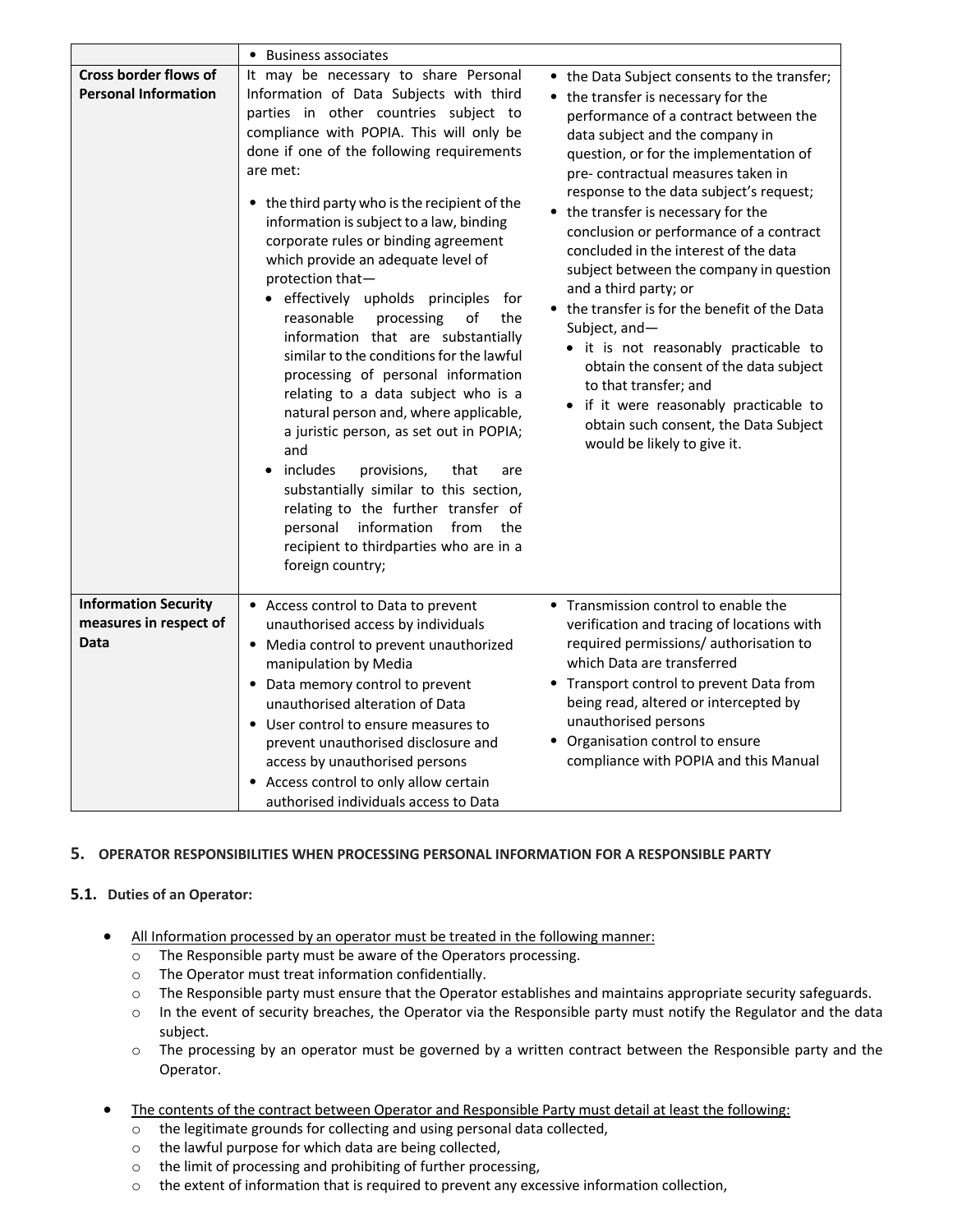- o the information retention periods and requirements applicable together with destruction processes and procedures,
- $\circ$  The right of individuals to request such information and query the use thereof,
- $\circ$  The security measures required to prevent the unauthorised or unlawful processing of personal data or access to personal data, including accidental loss or destruction or damage to personal data.

# **6. DEALING WITH SPECIAL PERSONAL INFORMATION**

If an objection is received from a Data Subject to process the Special Information, then this information may not be supplied to 3rd parties without the Data Subject's consent.

- **Religious or Philosophical Beliefs processing** may take place by Spiritual or religious organisations & institutions, provided that the information concerns data subjects belonging to such organisations; if it is necessary to achieve their aims and principles; or to protect the spiritual welfare of the data subjects.
- **Race processing** may be carried out to Identify data subjects when this is essential and to Comply with laws or measures designed to protect or advance persons disadvantaged by unfair discrimination.
- **Trade Union Membership processing** may take place by a trade union to which the data subject belongs, or the trade union federation to which the trade union belongs, if the processing is necessary to achieve the aims of the trade union/trade union federation.
- **Political Persuasion processing** may take place by an institution founded on political principles if such processing is necessary to achieve the aims or principles of the institution.
- **Health or Sexual Life processing** must be confidential and may take place by:
	- o Medical practitioners, healthcare institutions
	- o Insurance companies, medical aid scheme providers
	- o Schools
	- o Institutions of probation, child protection or guardianship
	- o Pension funds and employers if processing is necessary for:
		- Implementation of laws/pension regulations
		- Re-integration/support for workers or persons entitled to benefit in connection with sickness/work incapacity
- **Criminal behaviour processing** may take place by:
	- $\circ$  Bodies charged by law with applying criminal law
	- o Responsible parties who have obtained the information in accordance with the law
	- o Responsible parties who process the information for their own lawful purposes to; o assess an application by a data subject in order to take a decision about or provide a service to that data subject to protect their legitimate interests in relation to criminal offences.

# • **General Exemptions**

The Regulator may authorise processing of any information, which will not be in breach of POPIA, if the public interest includes:

- o the legitimate interests of State security
- o the prevention, detection and prosecution of offences
- o important economic and financial interests of the State or a public body
- o historical, statistical or research activity.

# **7. DIRECT MARKETING OR ADVERTISING BY MEANS OF UNSOLICITED ELECTRONIC COMMUNICATIONS**

Direct marketing or advertising is prohibited unless you have consent, or the target is already a customer. You may only approach a person for consent once and if they have not previously withheld such consent and may only use the information for the initial purpose why it was obtained for.

Any communication for the purpose of direct marketing must contain:

- Details of the identity of the sender,
- The address or other contact details to which the recipient may send a request to opt-out.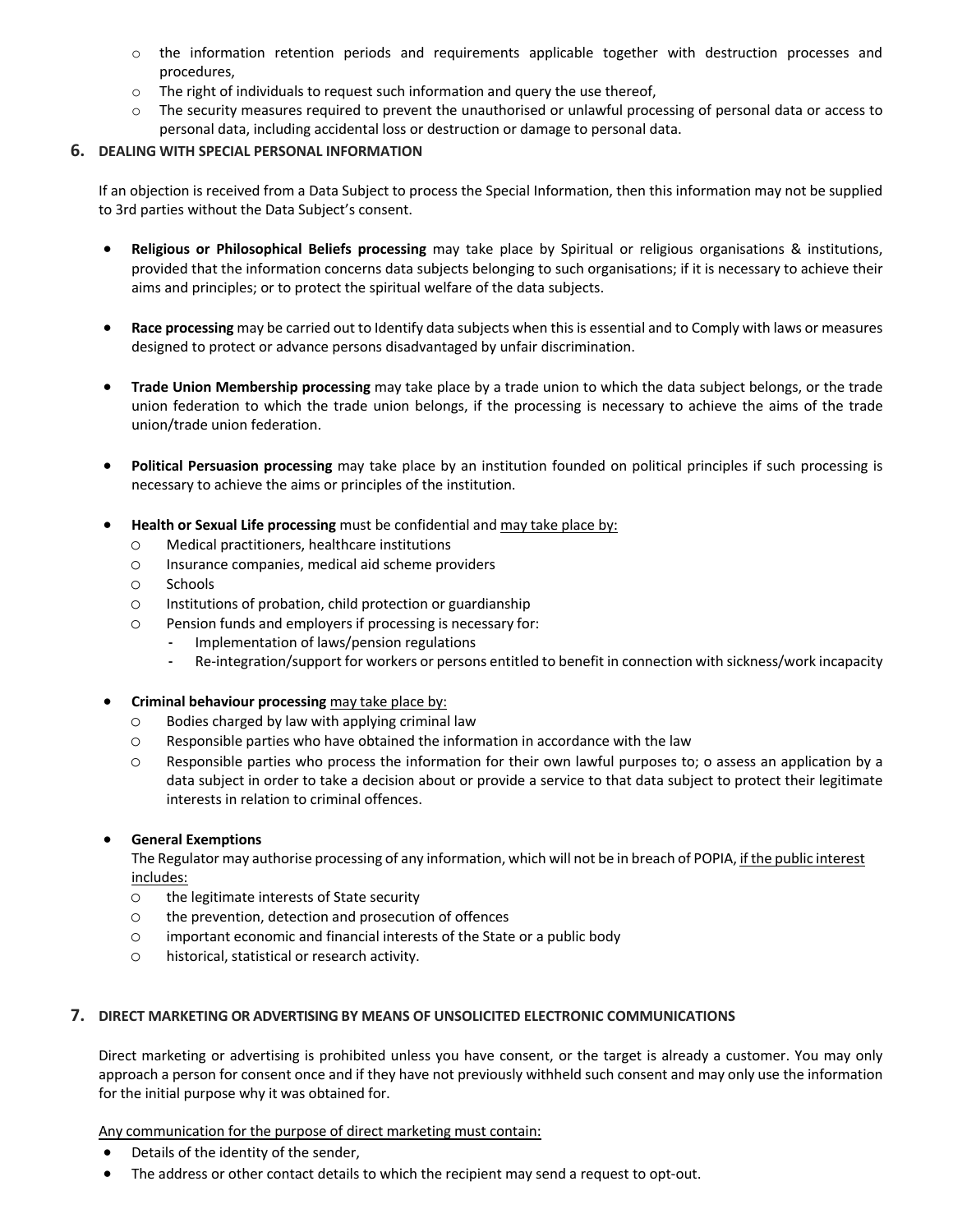# **APPENDIX 6 OBJECTION TO PROCESS PERSONAL INFORMATION FORM**

The following proof must be submitted together with the completed and signed Objection to Process Personal Information Form to the Information Officer:

- Certified copy of the Requester's identity document;
- Affidavit and supporting documentation (only if applicable).

| Amaavit and supporting documentation (only in applicable).                                                                        |  |  |  |
|-----------------------------------------------------------------------------------------------------------------------------------|--|--|--|
| 1. DETAILS OF DATA SUBJECT                                                                                                        |  |  |  |
| Name(s) and surname/ registered name of                                                                                           |  |  |  |
| data subject:                                                                                                                     |  |  |  |
| <b>Unique Identifier/ Identity Number</b>                                                                                         |  |  |  |
| Residential, postal or business address:                                                                                          |  |  |  |
| Contact number(s):                                                                                                                |  |  |  |
| Fax number / E-mail address:                                                                                                      |  |  |  |
| 2. DETAILS OF RESPONSIBLE PARTY                                                                                                   |  |  |  |
| Name(s) and surname/ registered name of<br>data subject:                                                                          |  |  |  |
| Residential, postal or business address:                                                                                          |  |  |  |
| Contact number(s):                                                                                                                |  |  |  |
| Fax number / E-mail address:                                                                                                      |  |  |  |
| 3.<br>PROVIDE DETAILED REASONS FOR:<br>THE OBJECTION TO PROCESS PERSONAL INFORMATION IN TERMS OF SECTION 11(1)(d) to (f) OF POPIA |  |  |  |
|                                                                                                                                   |  |  |  |
|                                                                                                                                   |  |  |  |
|                                                                                                                                   |  |  |  |
|                                                                                                                                   |  |  |  |
|                                                                                                                                   |  |  |  |
|                                                                                                                                   |  |  |  |
|                                                                                                                                   |  |  |  |
|                                                                                                                                   |  |  |  |
|                                                                                                                                   |  |  |  |
|                                                                                                                                   |  |  |  |
|                                                                                                                                   |  |  |  |
|                                                                                                                                   |  |  |  |
|                                                                                                                                   |  |  |  |
|                                                                                                                                   |  |  |  |
|                                                                                                                                   |  |  |  |
|                                                                                                                                   |  |  |  |
|                                                                                                                                   |  |  |  |
|                                                                                                                                   |  |  |  |
|                                                                                                                                   |  |  |  |
|                                                                                                                                   |  |  |  |
|                                                                                                                                   |  |  |  |
|                                                                                                                                   |  |  |  |
|                                                                                                                                   |  |  |  |
|                                                                                                                                   |  |  |  |
|                                                                                                                                   |  |  |  |
|                                                                                                                                   |  |  |  |
|                                                                                                                                   |  |  |  |
|                                                                                                                                   |  |  |  |
| Signature of Data Subject/ Designated Person ___________________________________                                                  |  |  |  |
|                                                                                                                                   |  |  |  |